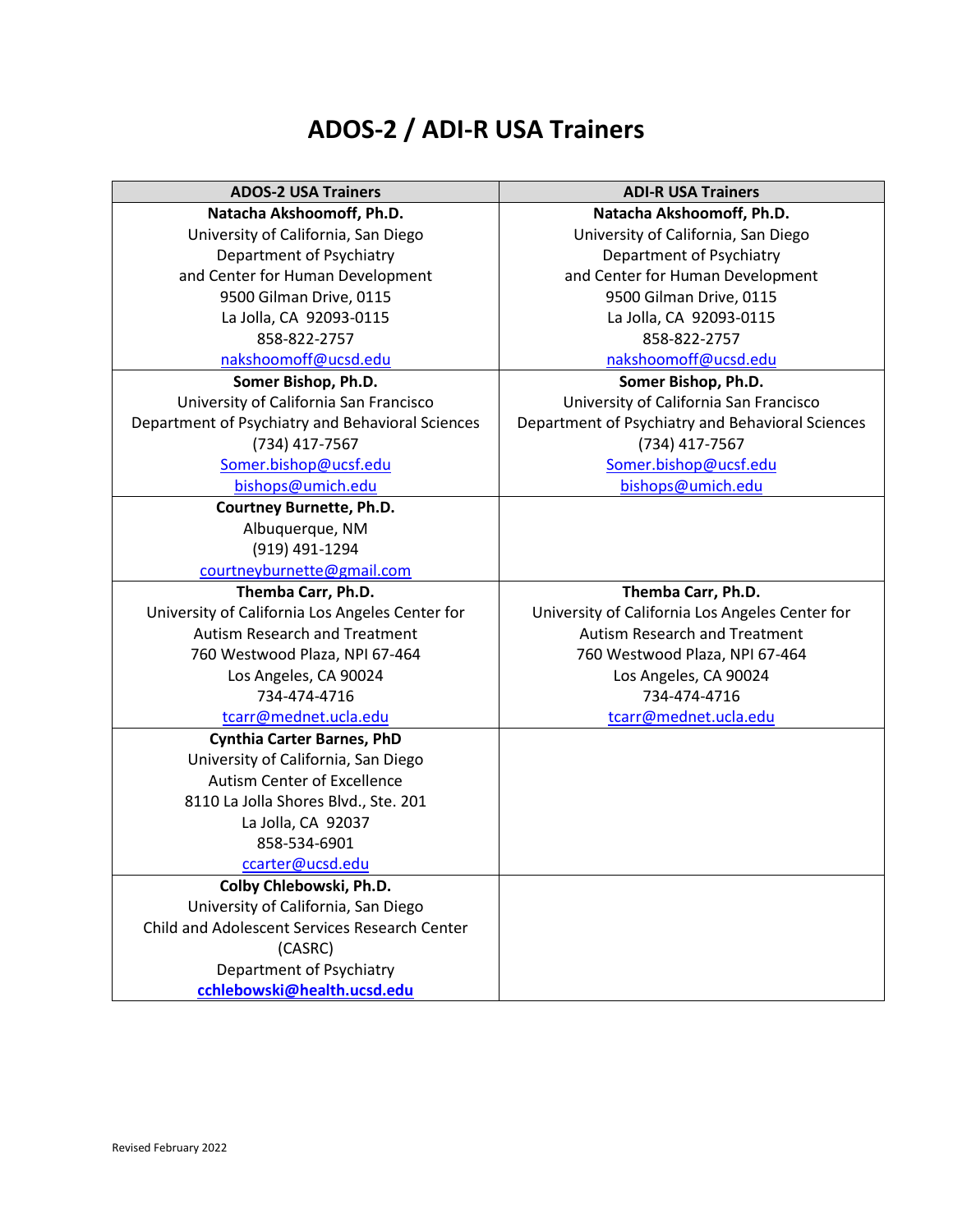|              | <b>ADOS-2 USA Trainers</b>                    |
|--------------|-----------------------------------------------|
|              | Costanza Colombi, Ph.D.                       |
|              | 5906 Versailles Avenue                        |
|              | Ann Arbor, MI 48103                           |
|              | ccolombi@umich.edu                            |
|              | Christina Corsello, Ph.D.                     |
| Unive        | University of California, San Diego           |
| D            | Department of Psychiatry                      |
| Child & Add  | Child & Adolescent Services Research Center   |
| 302          | 3020 Children's Way, MC 5033                  |
| Sa           | San Diego, CA 92123-4282                      |
|              | (858) 966-7703 x3638                          |
|              | ccorsello@casrc.org                           |
|              | Pegeen Cronin, Ph.D.                          |
|              | P.O. Box 1723                                 |
|              | Agoura Hills, Ca 91376                        |
|              | voice/fax 877-428-8478                        |
|              | croninassessment@yahoo.com                    |
| Alexar       | Alexandra DeGeorge, M.Ed., Psy.D.             |
| 57 V         | 57 West 57th Street, Suite 1207               |
|              | NY, NY 10019                                  |
|              | P: (631) 379.7603                             |
|              | F: (917) 254.4560                             |
| $\mathsf{d}$ | dralidegeorge@gmail.com                       |
|              | Lesley J. Deprey, Ph.D.                       |
| Medical Inv  | Medical Investigation of Neurodevelopmental   |
| Dis          | Disorders (M.I.N.D.) Institute                |
| University   | University of California Davis Medical Center |
|              | 2825 50th Street #1353                        |
|              | Sacramento, CA 95817                          |
|              | Phone: (916) 703-0327                         |
|              | Fax: (916) 703-0333                           |
| lesley       | lesley.deprey@ucdmc.ucdavis.edu               |
|              | Pam DiLavore, Ph.D.                           |
| Ur           | University of North Carolina                  |
| Chapel       | Chapel Hill TEACCH Center, CB#6305            |
| Cł           | Chapel Hill, NC 27599-6305                    |
|              | Tel: 919-966-4846                             |
|              | Fax: 919-966-4003                             |
| Pam          | Pamela DiLavore@med.unc.edu                   |
|              |                                               |

**ADI-R USA Trainers Costanza Colombi, Ph.D.** 5906 Versailles Avenue Ann Arbor, MI 48103 [ccolombi@umich.edu](mailto:ccolombi@umich.edu) **Christina Corsello, Ph.D.** rsity of California, San Diego

epartment of Psychiatry olescent Services Research Center 0 Children's Way, MC 5033 an Diego, CA 92123-4282 (858) 966-7703 x3638 [ccorsello@casrc.org](mailto:ccorsello@casrc.org)

**Alexandra DeGeorge, M.Ed., Psy.D.** 57 West 57th Street, Suite 1207 NY, NY 10019 P: (631) 379.7603 F: (917) 254.4560 ralidegeorge@gmail.com

**Lesley J. Deprey, Ph.D.** vestigation of Neurodevelopmental sorders (M.I.N.D.) Institute of California Davis Medical Center 2825 50th Street #1353 Sacramento, CA 95817 Phone: (916) 703-0327 Fax: (916) 703-0333

deprey@ucdmc.ucdavis.edu

**Pam DiLavore, Ph.D.**  niversity of North Carolina Hill TEACCH Center, CB#6305 hapel Hill, NC 27599-6305 Tel: 919-966-4846 Fax: 919-966-4003 ela DiLavore@med.unc.edu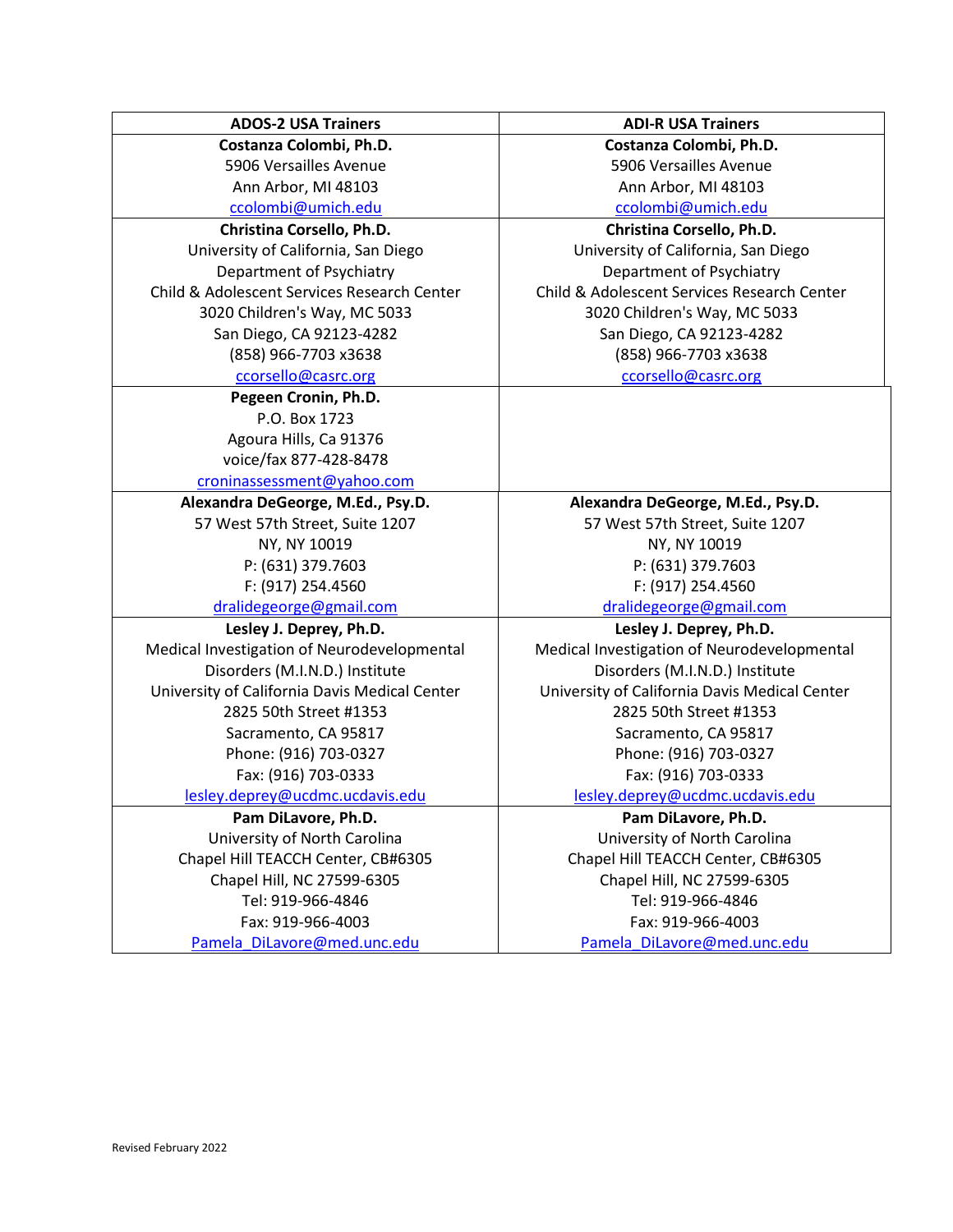| <b>ADOS-2 USA Trainers</b>                    | <b>ADI-R USA Trainers</b>             |
|-----------------------------------------------|---------------------------------------|
| Lauren Donnelly, Ph.D.                        |                                       |
| Hassenfeld Children's Hospital at NYU Langone |                                       |
| Child Study Center                            |                                       |
| One Park Avenue, 7 <sup>th</sup> Floor        |                                       |
| New York, NY 10016                            |                                       |
| T 646-754-5065                                |                                       |
| F 646-754-9538                                |                                       |
| Lauren.donnelly@nyulangone.org                |                                       |
|                                               |                                       |
| Sarah Dufek, PhD, BCBA-D                      | Sarah Dufek, PhD, BCBA-D              |
| <b>UC Davis MIND Institute</b>                | <b>UC Davis MIND Institute</b>        |
| 2825 50th Street                              | 2825 50th Street                      |
| Sacramento, CA 95817                          | Sacramento, CA 95817                  |
| (916) 703-0239                                | (916) 703-0239                        |
| sadufek@ucdavis.edu                           | sadufek@ucdavis.edu                   |
| Amie Duncan, Ph.D.                            |                                       |
| Cincinnati Children's Hospital Medical Center |                                       |
| 3430 Burnet, MLC 4002                         |                                       |
| Cincinnati, OH 45229                          |                                       |
| 513-803-2416                                  |                                       |
| amie.duncan@cchmc.org                         |                                       |
| Whitney Ence, PhD, BCBA-D                     |                                       |
| University of California San Francisco        |                                       |
| Department of Psychiatry                      |                                       |
| 415-502-3325                                  |                                       |
| Whitney.ence@ucsf.edu                         |                                       |
| Amy Esler, Ph.D.                              | Amy Esler, Ph.D.                      |
| University of Minnesota                       | University of Minnesota               |
| <b>Department of Pediatrics</b>               | <b>Department of Pediatrics</b>       |
| 717 Delaware SE, Rm 372                       | 717 Delaware SE, Rm 372               |
| Minneapolis, MN 55414                         | Minneapolis, MN 55414                 |
| 612-626-6340                                  | 612-626-6340                          |
| amy.esler@gmail.com                           | amy.esler@gmail.com                   |
| <b>Dr. Eric Fombonne</b>                      | <b>Dr. Eric Fombonne</b>              |
| Oregon Health & Science University            | Oregon Health & Science University    |
| 3181 SW Sam Jackson Park Road, UHN 80         | 3181 SW Sam Jackson Park Road, UHN 80 |
| Portland, OR 97239-3098                       | Portland, OR 97239-3098               |
| Tel: (503) 494-7448 (direct line)             | Tel: (503) 494-7448 (direct line)     |
| Fax: (503) 494-6152                           | Fax: (503) 494-6152                   |
| fombonne@ohsu.edu                             | fombonne@ohsu.edu                     |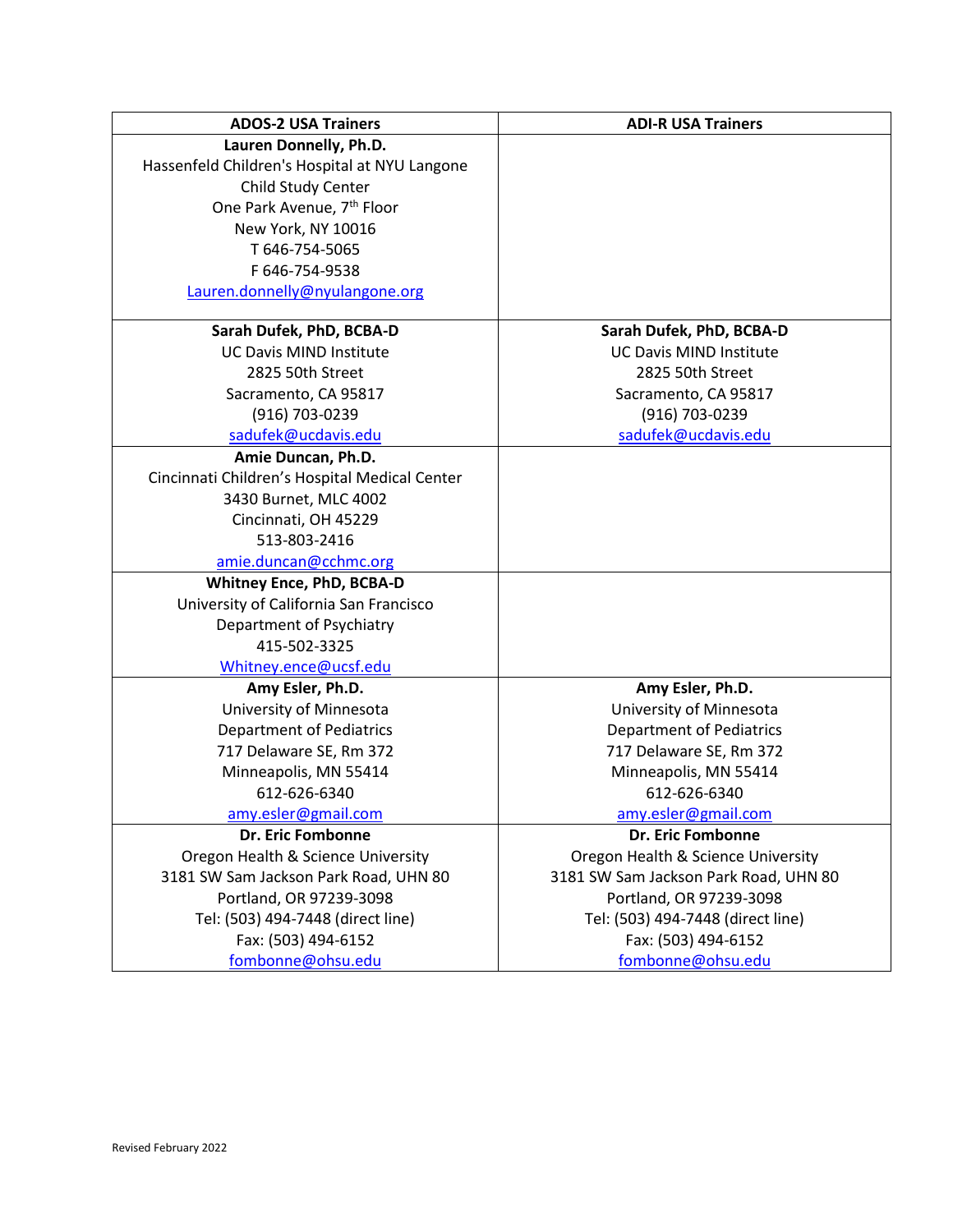| <b>ADOS-2 USA Trainers</b>                        | <b>ADI-R USA Trainers</b>                         |
|---------------------------------------------------|---------------------------------------------------|
| Robin Gabriels, Psy.D.                            |                                                   |
| <b>Associate Professor</b>                        |                                                   |
| University of Colorado Denver                     |                                                   |
| Program Director, Neuropsychiatric Special Care   |                                                   |
| Children's Hospital Colorado                      |                                                   |
| 13123 East 16th Ave., B361                        |                                                   |
| Aurora, CO 80045                                  |                                                   |
| Phone: (720) 777-3404                             |                                                   |
| Fax: (720) 777-7313                               |                                                   |
| robin.gabriels@childrenscolorado.org              |                                                   |
| Norman J. Geller, Ph.D. NCED                      |                                                   |
| Autism and Educational Diagnostics, LLC           |                                                   |
| 4323 Cox Rd.                                      |                                                   |
| Glen Allen, VA 23060                              |                                                   |
| 804-396-3211                                      |                                                   |
| normgellerphd@gmail.com                           |                                                   |
| *Available to travel internationally              |                                                   |
| Jennifer Gorski, Ph.D.                            | Jennifer Gorski, Ph.D.                            |
| 1100 Lake St., Suite 210A                         | 1100 Lake St., Suite 210A                         |
| Oak Park, IL 60301                                | Oak Park, IL 60301                                |
| Phone: 773-904-0425                               | Phone: 773-904-0425                               |
| jgorski@jennifergorski.com                        | jgorski@jennifergorski.com                        |
| Katherine Gotham, Ph.D.                           | Katherine Gotham, Ph.D.                           |
| Vanderbilt Kennedy Center                         | Vanderbilt Kennedy Center                         |
| 230 Appleton Place, PMB40                         | 230 Appleton Place, PMB40                         |
| Nashville, TN 37203-5721                          | Nashville, TN 37203-5721                          |
| (734) 277-2586                                    | (734) 277-2586                                    |
| katherine.gotham@vanderbilt.edu                   | katherine.gotham@vanderbilt.edu                   |
| Rebecca Grzadzinski, PhD                          | Rebecca Grzadzinski, PhD                          |
| University of North Carolina (UNC)                | University of North Carolina (UNC)                |
| Carolina Institute for Developmental Disabilities | Carolina Institute for Developmental Disabilities |
| 100 Renee Lynne Ct.                               | 100 Renee Lynne Ct.                               |
| Carrboro, NC 27510                                | Carrboro, NC 27510                                |
| (919) 843-5437                                    | (919) 843-5437                                    |
| rebecca grzadzinski@med.unc.edu                   | rebecca grzadzinski@med.unc.edu                   |
| LeeAnne Green-Snyder, Ph.D.                       | LeeAnne Green-Snyder, Ph.D.                       |
| <b>Boston Children's Hospital</b>                 | <b>Boston Children's Hospital</b>                 |
| Ivoryton, CT                                      | Ivoryton, CT                                      |
| (860) 501-7793                                    | (860) 501-7793                                    |
| lagreensnyder@gmail.com                           | lagreensnyder@gmail.com                           |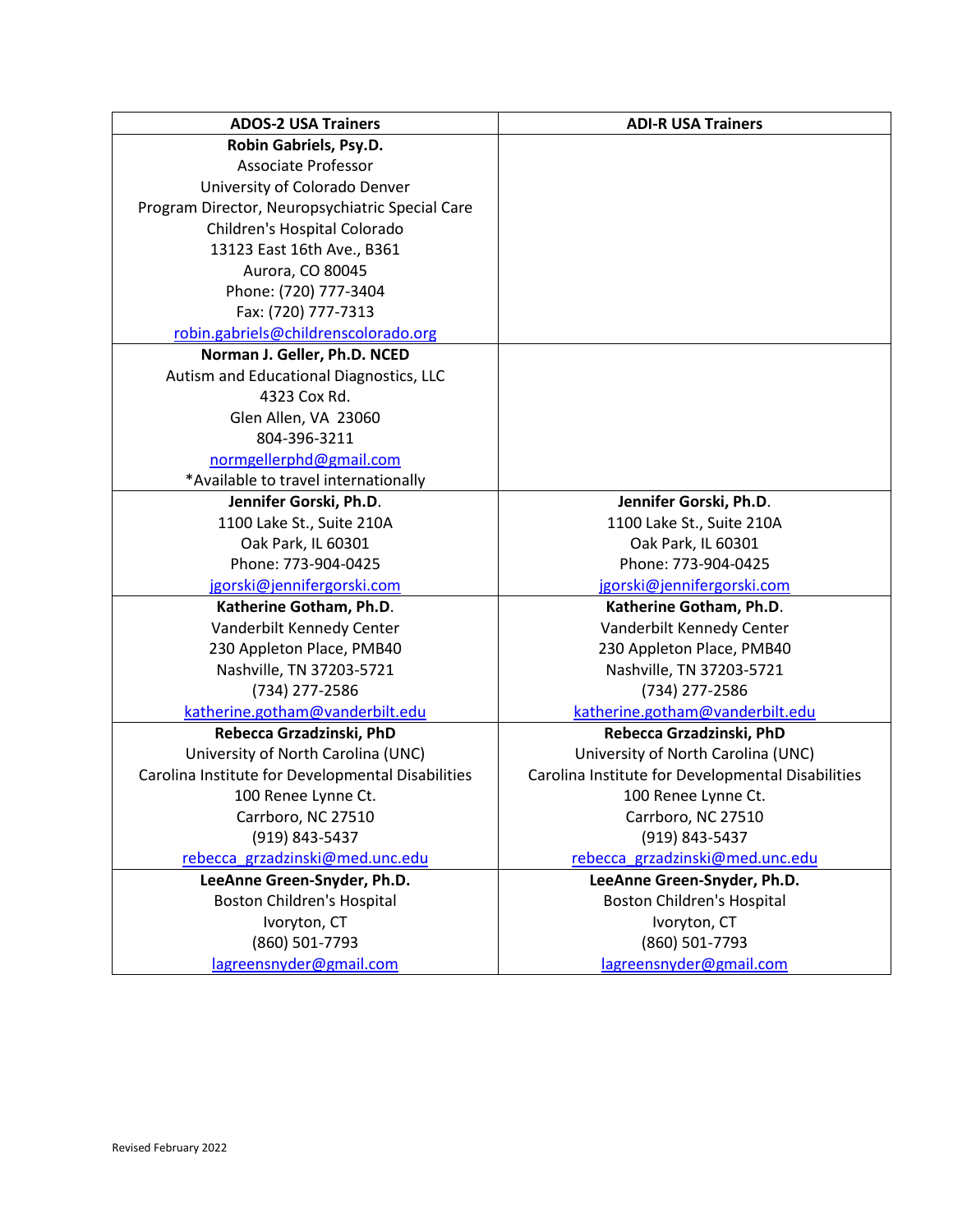| <b>ADOS-2 USA Trainers</b>                        | <b>ADI-R USA Trainers</b>                         |
|---------------------------------------------------|---------------------------------------------------|
| <b>Whitney Guthrie, Ph.D.</b>                     |                                                   |
| The Children's Hospital of Philadelphia           |                                                   |
| Center for Autism Research                        |                                                   |
| whitney.guthrie@gmail.com                         |                                                   |
| Rebecca Grzadzinski, Ph.D.                        | Rebecca Grzadzinski, Ph.D.                        |
| UNC TEACCH at Chapel Hill                         | UNC TEACCH at Chapel Hill                         |
| rebecca.grzadzinski@gmail.com                     | rebecca.grzadzinski@gmail.com                     |
| Ellen Hanson, Ph.D.                               | Ellen Hanson, Ph.D.                               |
| <b>Harvard Medical School</b>                     | <b>Harvard Medical School</b>                     |
| 1 Autumn Street                                   | 1 Autumn Street                                   |
| Boston, MA 02115                                  | Boston, MA 02115                                  |
| $(617)$ 355-4212                                  | $(617)$ 355-4212                                  |
| ellen.hanson@childrens.harvard.edu                | ellen.hanson@childrens.harvard.edu                |
| Kimberly J. Hills, Ph.D. NCSP                     |                                                   |
| <b>Clinical Associate Professor</b>               |                                                   |
| Department of Psychology                          |                                                   |
| University of South Carolina                      |                                                   |
| 803-777-7302                                      |                                                   |
| hillskj@mailbox.sc.edu                            |                                                   |
| Lucia T. Horowitz, Ph.D.                          |                                                   |
| <b>Greenwood Genetic Center</b>                   |                                                   |
| 106 Gregor Mendel Circle                          |                                                   |
| Greenwood, SC 29646                               |                                                   |
| Phone: (864) 388-1050                             |                                                   |
| Cell: (843) 532-7983                              |                                                   |
| Ihorowitz@ggc.org                                 |                                                   |
| Susan Hepburn, Ph.D.                              | Susan Hepburn, Ph.D.                              |
| Asst. Professor of Psychiatry                     | Asst. Professor of Psychiatry                     |
| University of Colorado Health Sciences            | University of Colorado Health Sciences            |
| 4200 E. 9th Ave., Box C-268-30                    | 4200 E. 9th Ave., Box C-268-30                    |
| Denver, CO 80262                                  | Denver, CO 80262                                  |
| (303) 315-6491                                    | (303) 315-6491                                    |
| susan.hepburn@uchsc.edu                           | susan.hepburn@uchsc.edu                           |
| Marisela Huerta, Ph.D.                            | Marisela Huerta, Ph.D.                            |
| <b>Weill Cornell Medicine</b>                     | Weill Cornell Medicine                            |
| Center for Autism and the Developing Brain (CADB) | Center for Autism and the Developing Brain (CADB) |
| 21 Bloomingdale Road                              | 21 Bloomingdale Road                              |
| White Plains, NY 10605                            | White Plains, NY 10605                            |
| (914) 997-5947                                    | (914) 997-5947                                    |
| mah2046@med.cornell.edu                           | mah2046@med.cornell.edu                           |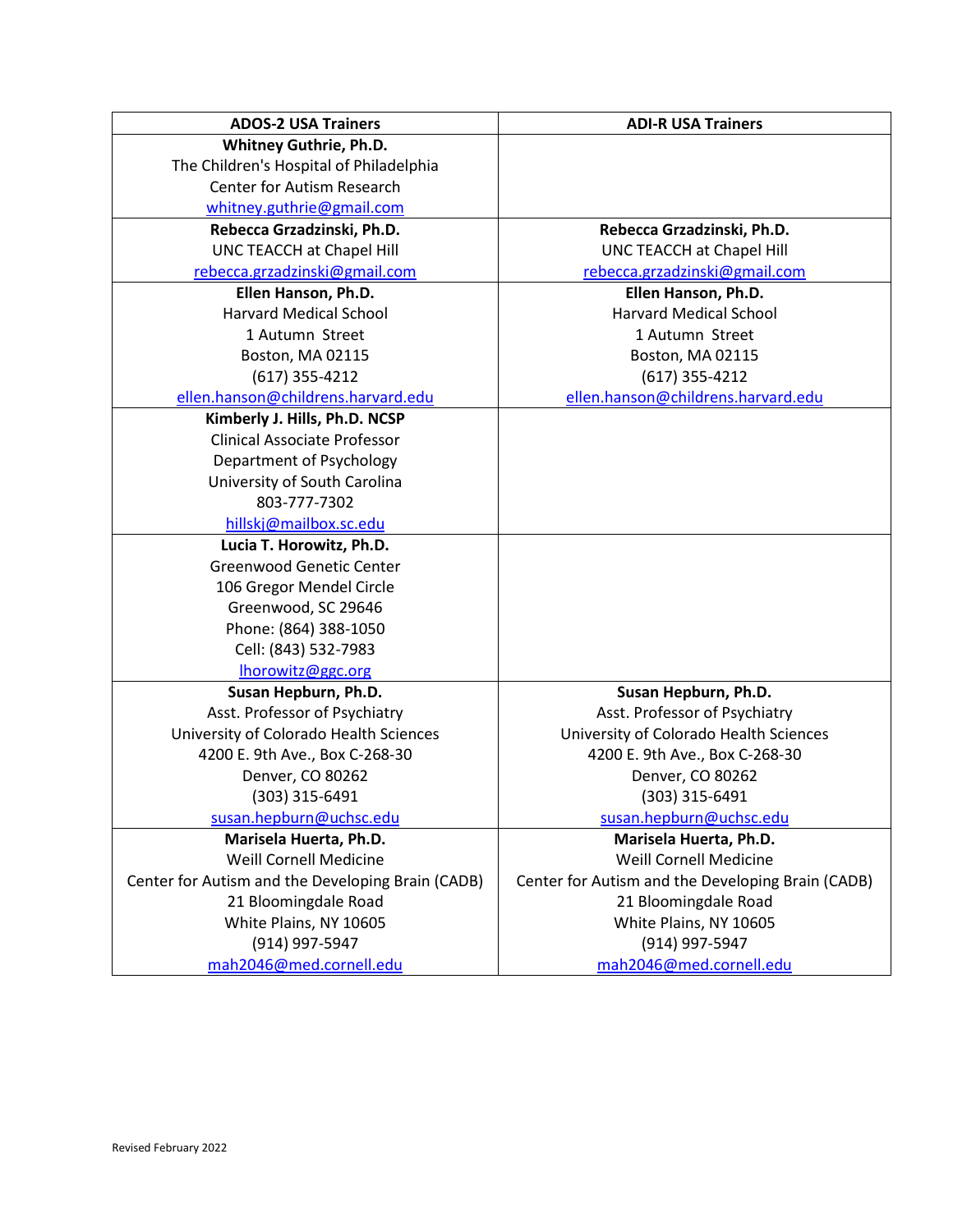| <b>ADOS-2 USA Trainers</b>                        | <b>ADI-R USA Trainers</b>                         |
|---------------------------------------------------|---------------------------------------------------|
| Rachel Hundley, Ph.D.                             |                                                   |
| Vanderbilt University School of Medicine          |                                                   |
| Division of Developmental Medicine                |                                                   |
| 11101 Doctors' Office Tower                       |                                                   |
| Nashville, TN 37232-9003                          |                                                   |
| (615) 875-5495                                    |                                                   |
| Rachel.j.hundley@vanderbilt.edu                   |                                                   |
| Vanessa Hus Bal, Ph.D.                            | Vanessa Hus Bal, Ph.D.                            |
| Rutgers University-New Brunswick                  | Rutgers University-New Brunswick                  |
| Graduate School of Applied & Professional         | Graduate School of Applied & Professional         |
| Psychology                                        | Psychology                                        |
| (848) 445-2300                                    | (848) 445-2300                                    |
| vanessa.bal@rutgers.edu                           | vanessa.bal@rutgers.edu                           |
| Robert M. Joseph, Ph.D.                           | Robert M. Joseph, Ph.D.                           |
| Department of Anatomy and Neurobiology            | Department of Anatomy and Neurobiology            |
| Boston University School of Medicine              | Boston University School of Medicine              |
| 72 E. Concord St., L-816                          | 72 E. Concord St., L-816                          |
| Boston, MA 02118-2526                             | Boston, MA 02118-2526                             |
| Phone: (617) 414-1311 Fax: (617) 414-1301         | Phone: (617) 414-1311 Fax: (617) 414-1301         |
| rmjoseph@bu.edu                                   | rmjoseph@bu.edu                                   |
| Stephen M. Kanne, Ph.D., ABPP                     | Stephen M. Kanne, Ph.D., ABPP                     |
| Weill Cornell Medicine                            | Weill Cornell Medicine                            |
| Center for Autism and the Developing Brain (CADB) | Center for Autism and the Developing Brain (CABD) |
| 21 Bloomingdale Rd.                               | 21 Bloomingdale Rd.                               |
| White Plains, NY 10605                            | White Plains, NY 10605                            |
| 914-997-4843                                      | 914-997-4843                                      |
| Smk4004@med.cornell.edu                           | Smk4004@med.cornell.edu                           |
| So Hyun (Sophy) Kim, Ph.D.                        | So Hyun (Sophy) Kim, Ph.D.                        |
| Weill Cornell Medicine                            | Weill Cornell Medicine                            |
| Center for Autism and the Developing Brain (CADB) | Center for Autism and the Developing Brain (CADB) |
| 21 Bloomingdale Road                              | 21 Bloomingdale Road                              |
| White Plains, NY 10605                            | White Plains, NY 10605                            |
| Phone: (203) 764-5937                             | Phone: (203) 764-5937                             |
| sok2015@med.cornell.edu                           | sok2015@med.cornell.edu                           |
| Young Shin Kim, M.D., M.S., MPH, Ph.D.            | Young Shin Kim, M.D., M.S., MPH, Ph.D.            |
| <b>Department of Medicine</b>                     | <b>Department of Medicine</b>                     |
| University of California San Francisco            | University of California San Francisco            |
| San Francisco, CA 94158                           | San Francisco, CA 94158                           |
| Tel: 415-502-2999                                 | Tel: 415-502-2999                                 |
| YoungShin.Kim@ucsf.edu                            | YoungShin.Kim@ucsf.edu                            |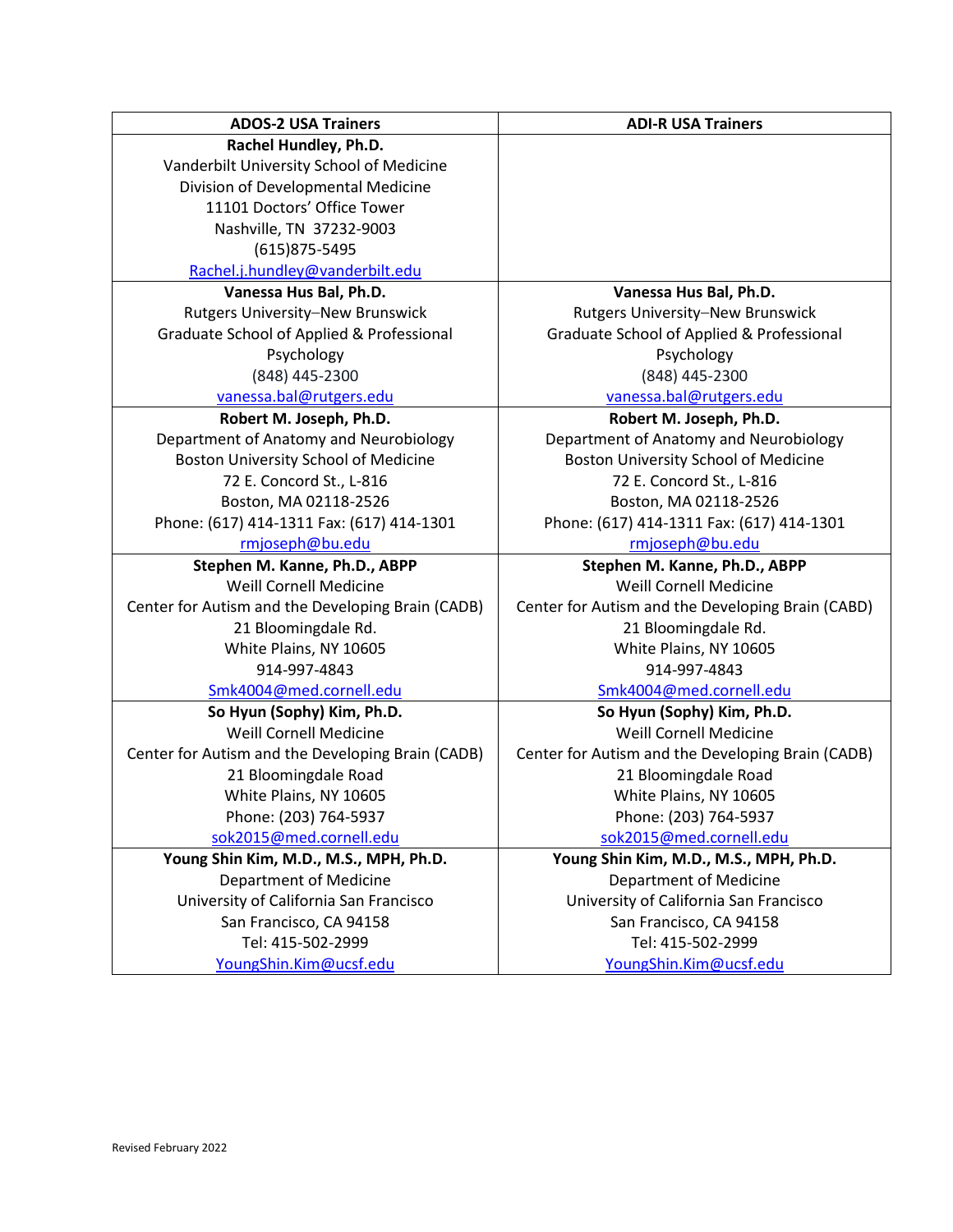| <b>ADOS-2 USA Trainers</b>                          | <b>ADI-R USA Trainers</b>                           |
|-----------------------------------------------------|-----------------------------------------------------|
| Cheryl Klaiman, Ph.D.                               |                                                     |
| Division of Autism and Related Disorders            |                                                     |
| Emory University School of Medicine and             |                                                     |
| <b>Marcus Autism Center</b>                         |                                                     |
| 1920 Briarcliff Road, NE                            |                                                     |
| Atlanta, GA 30329                                   |                                                     |
| (404) 785-9387                                      |                                                     |
| cheryl.klaiman@emory.edu                            |                                                     |
| <b>Bonnie Klein-Tasman, Ph.D</b>                    |                                                     |
|                                                     |                                                     |
| Department of Psychology                            |                                                     |
| University of Wisconsin-Milwaukee                   |                                                     |
| (414) 229-3060                                      |                                                     |
| bklein@uwm.edu                                      |                                                     |
|                                                     | <b>Carolyn Komich Hare</b>                          |
|                                                     | Principal, CKHare Consult                           |
|                                                     | Clinical Coordinator, Autism Tissue Program         |
|                                                     | (412) 848-9355                                      |
|                                                     | carolynkhare@gmail.com                              |
| Rebecca Landa, Ph.D.                                | Rebecca Landa, Ph.D.                                |
| <b>Center for Autism and Related Disorders</b>      | Center for Autism and Related Disorders             |
| Kennedy Krieger Institute                           | Kennedy Krieger Institute                           |
| 3901 Greenspring Avenue                             | 3901 Greenspring Avenue                             |
| Baltimore, MD 21211                                 | Baltimore, MD 21211                                 |
| (443) 923-7551                                      | (443) 923-7551                                      |
| landa@kennedykrieger.org                            | landa@kennedykrieger.org                            |
| Catherine Lord, Ph.D.                               | Catherine Lord, Ph.D.                               |
| Distinguished Professor of Psychiatry and Education | Distinguished Professor of Psychiatry and Education |
| UCLA Semel Institute of Neuroscience and Human      | UCLA Semel Institute of Neuroscience and Human      |
| <b>Behavior</b>                                     | <b>Behavior</b>                                     |
| 760 Westwood Plaza, Room 68-265A                    | 760 Westwood Plaza, Room 68-265A                    |
| Los Angeles, CA 90024                               | Los Angeles, CA 90024                               |
| (310) 825-0364                                      | (310) 825-0364                                      |
| Rhiannon J. Luyster, Ph.D.                          | Rhiannon J. Luyster, Ph.D.                          |
| <b>Emerson College</b>                              | <b>Emerson College</b>                              |
| Dept. of Communication Sciences & Disorders         | Dept. of Communication Sciences & Disorders         |
| 120 Boylston St                                     | 120 Boylston St                                     |
|                                                     |                                                     |
| Boston, MA 02116<br>617-824-3503                    | Boston, MA 02116<br>617-824-3503                    |
|                                                     |                                                     |
| rhiannon.luyster@gmail.com                          | rhiannon.luyster@gmail.com                          |
|                                                     |                                                     |
|                                                     |                                                     |
|                                                     |                                                     |
|                                                     |                                                     |
|                                                     |                                                     |
|                                                     |                                                     |
|                                                     |                                                     |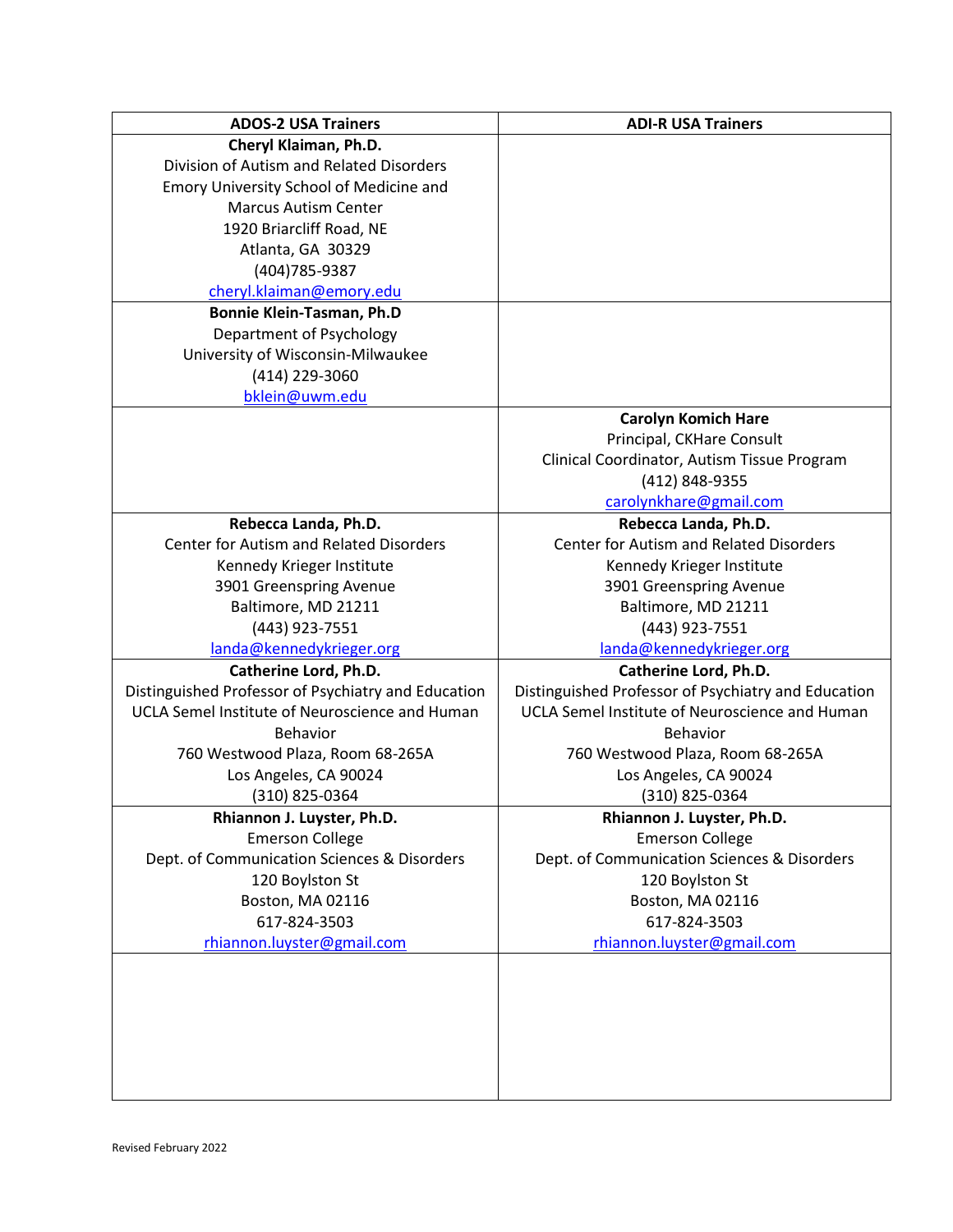| <b>ADOS-2 USA Trainers</b>                         | <b>ADI-R USA Trainers</b>                        |
|----------------------------------------------------|--------------------------------------------------|
|                                                    | Elina R. Manghi, Psy.D.                          |
|                                                    | <b>Clinical Services Director</b>                |
|                                                    | Department of Disability and Human Development   |
|                                                    | University of Illinois at Chicago                |
|                                                    | 1640 W. Roosevelt Rd. (MC 727)                   |
|                                                    | Chicago, Il 60608                                |
|                                                    | (312) 996-5345                                   |
|                                                    | elina25@uic.edu                                  |
| Cynthia Martin, Psy.D.                             | Cynthia Martin, Psy.D.                           |
| <b>Child Mind Institute</b>                        | Child Mind Institute                             |
| 101 E 56th Street                                  | 101 E 56th Street                                |
| NY NY 10022                                        | NY NY 10022                                      |
| cynthia.martin@childmind.org                       | cynthia.martin@childmind.org                     |
| 646-791-2401                                       | 646-791-2401                                     |
| Nicole McDonald, Ph.D.                             |                                                  |
| Clinical Psychologist, Child and Adult             |                                                  |
| Neurodevelopmental (CAN) Clinic                    |                                                  |
| UCLA Semel Institute for Neuroscience and Human    |                                                  |
| <b>Behavior</b>                                    |                                                  |
| 300 UCLA Medical Plaza, Suite 1253                 |                                                  |
| Los Angeles, CA 90095                              |                                                  |
| NMcdonald@mednet.ucla.edu                          |                                                  |
| Rebecca McNally-Keehn, Ph.D.                       |                                                  |
| Child Development Center at Riley Hospital for     |                                                  |
| Children and Indiana University School of Medicine |                                                  |
| 705 Riley Hospital Drive Room 5837                 |                                                  |
| Indianapolis, IN 46202                             |                                                  |
| (317) 944-8167                                     |                                                  |
| mcnallyr@iu.edu                                    |                                                  |
| Fiona Miller, Ph.D.                                | Fiona Miller, Ph.D.                              |
| University of Michigan                             | University of Michigan                           |
| University Center for the Child & for the Family   | University Center for the Child & for the Family |
| 530 East Hall<br>Ann Arbor, MI 48109-1043          | 530 East Hall                                    |
|                                                    | Ann Arbor, MI 48109-1043<br>(734) 764-9466       |
| (734) 764-9466<br>millerfk@umich.edu               | millerfk@umich.edu                               |
| Janet Miller, Ph.D.                                | Janet Miller, Ph.D.                              |
| University of California San Francisco             | University of California San Francisco           |
| Department of Psychiatry                           | Department of Psychiatry                         |
| (415) 476-8346                                     | (415) 476-8346                                   |
| Janet.Miller@ucsf.edu                              | Janet.Miller@ucsf.edu                            |
|                                                    |                                                  |
|                                                    |                                                  |
|                                                    |                                                  |
|                                                    |                                                  |
|                                                    |                                                  |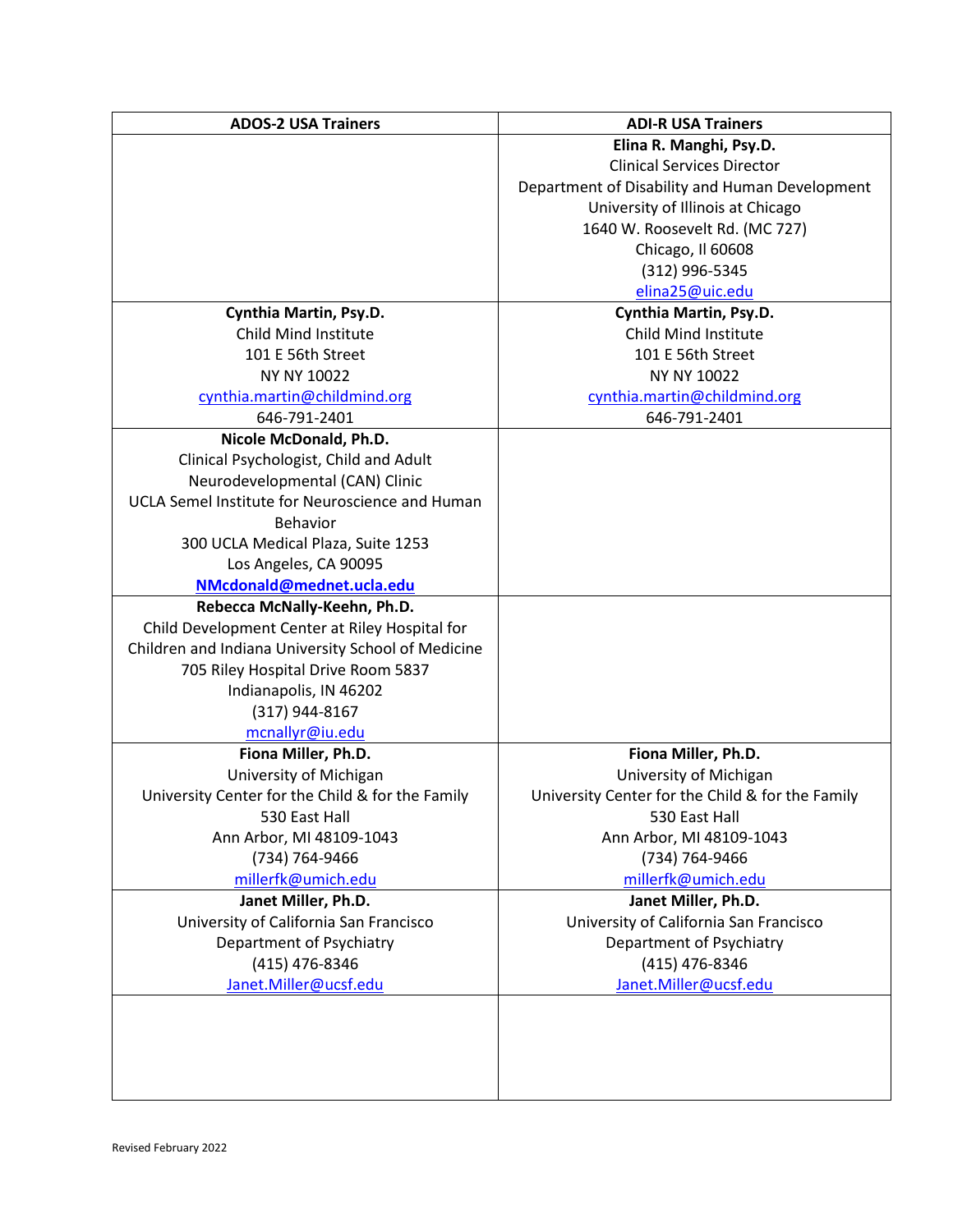| <b>ADOS-2 USA Trainers</b>                      | <b>ADI-R USA Trainers</b>                        |
|-------------------------------------------------|--------------------------------------------------|
| Noha F. Minshawi, Ph.D., HSPP                   |                                                  |
| Indiana University School of Medicine           |                                                  |
| 702 Riley Hospital Drive, ROC 4300              |                                                  |
| Indianapolis, IN 46202                          |                                                  |
| $(614) 562 - 5463$                              |                                                  |
| nminshaw@iupui.edu                              |                                                  |
| Joanna Mussey, Ph.D.                            |                                                  |
| The University of North Carolina at Chapel Hill |                                                  |
| <b>TEACCH Autism Program</b>                    |                                                  |
| 925 Revolution Mill Drive, Suite 7              |                                                  |
| Greensboro, NC 27405                            |                                                  |
| 336.334.5773 x-203                              |                                                  |
| Joanna Mussey@med.unc.edu                       |                                                  |
| Suzi Naguib, Psy.D.                             | Suzi Naguib, Psy.D.                              |
| Licensed Psychologist & Clinical Director       | Licensed Psychologist & Clinical Director        |
| Sunfield Center for Autism, ADHD and            | Sunfield Center for Autism, ADHD and             |
| <b>Behavioral Health</b>                        | <b>Behavioral Health</b>                         |
| 300 N. Fifth Avenue, Suite 210                  | 300 N. Fifth Avenue, Suite 210                   |
| Ann Arbor, MI 48103                             | Ann Arbor, MI 48103                              |
| Phone: 734-222-9277                             | Phone: 734-222-9277                              |
| Fax: 734-222-9277                               | Fax: 734-222-9277                                |
| suzinaguib@sunfieldcenter.com                   | suzinaguib@sunfieldcenter.com                    |
| Valeria Nanclares-Nogués, Psy.D.                | Valeria Nanclares-Nogués, Psy.D.                 |
| Coordinator, Autism Treatment Program           | Coordinator, Autism Treatment Program            |
| AMG Pediatric Developmental Center at AIMMC     | AMG Pediatric Developmental Center at AIMMC      |
| 3040 N. Wilton, 2nd Floor                       | 3040 N. Wilton, 2nd Floor                        |
| Chicago, IL 60657                               | Chicago, IL 60657                                |
| Tel: 773-296-7340                               | Tel: 773-296-7340                                |
| valnanclares@gmail.com                          | valnanclares@gmail.com                           |
|                                                 |                                                  |
| Jane Nofer, Ph.D.                               | Jane Nofer, Ph.D.                                |
| University of Minnesota                         | University of Minnesota                          |
| Autism Spectrum and Neurodevelopmental          | Autism Spectrum and Neurodevelopmental Disorders |
| Disorders Clinic                                | Clinic                                           |
| Division of Clinical Behavioral Neuroscience    | Division of Clinical Behavioral Neuroscience     |
|                                                 | $(612)$ 301-1613                                 |
| $(612)$ 301-1613                                |                                                  |
| janen@umn.edu                                   | janen@umn.edu                                    |
| Jennifer Endre Olson, Psy.D.                    | Jennifer Endre Olson, Psy.D.                     |
| The J. Olson Consulting Group                   | The J. Olson Consulting Group                    |
| 2021 Washington Avenue                          | 2021 Washington Avenue                           |
| Wilmette, IL 60091                              | Wilmette, IL 60091                               |
| (847) 338-6850                                  | (847) 338-6850                                   |
| jendreolson@mac.com                             | jendreolson@mac.com                              |
|                                                 |                                                  |
|                                                 |                                                  |
|                                                 |                                                  |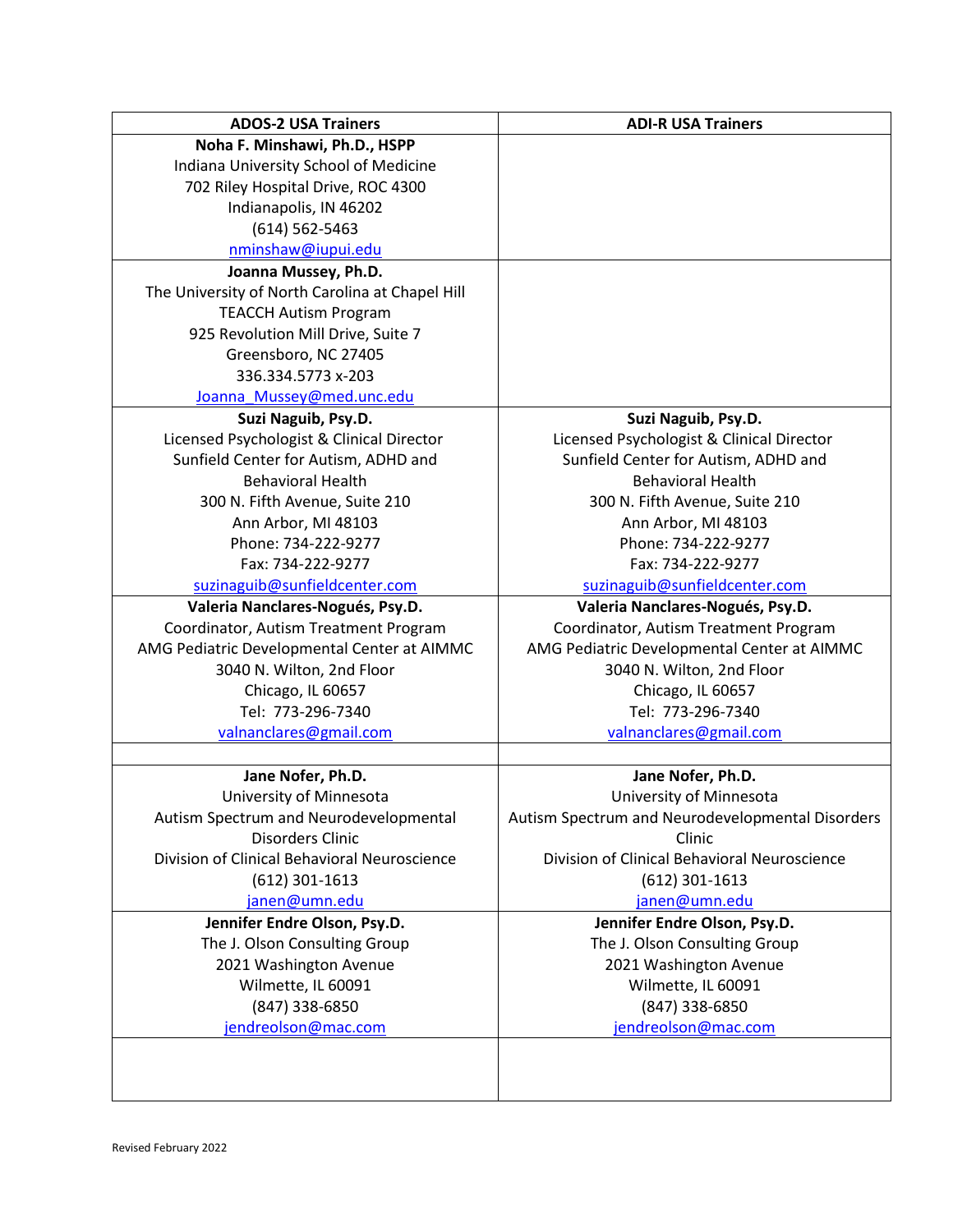| <b>ADOS-2 USA Trainers</b>                                                | <b>ADI-R USA Trainers</b>                     |
|---------------------------------------------------------------------------|-----------------------------------------------|
| Donald Oswald, Ph.D.                                                      | Donald Oswald, Ph.D.                          |
| Clinical Professor, Department of Psychiatry                              | Clinical Professor, Department of Psychiatry  |
| Virginia Commonwealth University                                          | Virginia Commonwealth University              |
| (804) 921-8071                                                            | (804) 921-8071                                |
| doswald@vcu.edu                                                           | doswald@vcu.edu                               |
| Christine S. Peck, Psy.D., BCBA-D                                         |                                               |
| <b>Cooperative Educational Services</b>                                   |                                               |
| Department of Special Education                                           |                                               |
| 25 Oakview Drive                                                          |                                               |
| Trumbull, CT 06611                                                        |                                               |
| Telephone: (203) 365-8842                                                 |                                               |
| fax: (203) 365-8841                                                       |                                               |
| Peckc@ces.k12.ct.us                                                       |                                               |
| Lauren Pepa, Ph.D.                                                        |                                               |
| <b>Private Practice</b>                                                   |                                               |
| 280 North Central Ave, Suite 305                                          |                                               |
| Hartsdale, NY 10530                                                       |                                               |
| (929) 265-0095                                                            |                                               |
| drlaurenpepa@gmail.com                                                    |                                               |
| Jennifer Phillips, Ph.D.                                                  |                                               |
| Clinical Associate Professor, Co-Director,                                |                                               |
| <b>Stanford Children's Health</b>                                         |                                               |
| Lucile Packard Children's Hospital Stanford                               |                                               |
| Child and Adolescent Psychiatry                                           |                                               |
| 401 Quarry Road, Mail Code 5719                                           |                                               |
| Stanford, CA 94305-5719                                                   |                                               |
| Tel: 650.724.7136 Fax: 650.724.7389                                       |                                               |
| jenphil@stanford.edu                                                      |                                               |
| <b>Catherine Rice, Ph.D.</b>                                              | <b>Catherine Rice, Ph.D.</b>                  |
| Professor, Psychiatry and Behavioral Sciences                             | Professor, Psychiatry and Behavioral Sciences |
| Director, Emory Autism Center                                             | Director, Emory Autism Center                 |
| <b>Emory University School of Medicine</b>                                | <b>Emory University School of Medicine</b>    |
| 1551 Shoup Court                                                          | 1551 Shoup Court                              |
| Mail: Atlanta, Georgia 30322                                              | Mail: Atlanta, Georgia 30322                  |
| GPS: Decatur, Georgia 30033<br>Tel: 404-727-8350 Fax: 404-727-3969        | GPS: Decatur, Georgia 30033                   |
|                                                                           | Tel: 404-727-8350 Fax: 404-727-3969           |
| cerice@emory.edu                                                          | cerice@emory.edu                              |
| Patricia Renno, Ph.D.                                                     |                                               |
| Clinical Psychologist, Child and Adult<br>Neurodevelopmental (CAN) Clinic |                                               |
| UCLA Semel Institute for Neuroscience and Human                           |                                               |
| <b>Behavior</b>                                                           |                                               |
| 300 UCLA Medical Plaza, Suite 1253                                        |                                               |
| Los Angeles, CA 90095                                                     |                                               |
| E: prenno@mednet.ucla.edu                                                 |                                               |
| T: (310) 825-0458                                                         |                                               |
|                                                                           |                                               |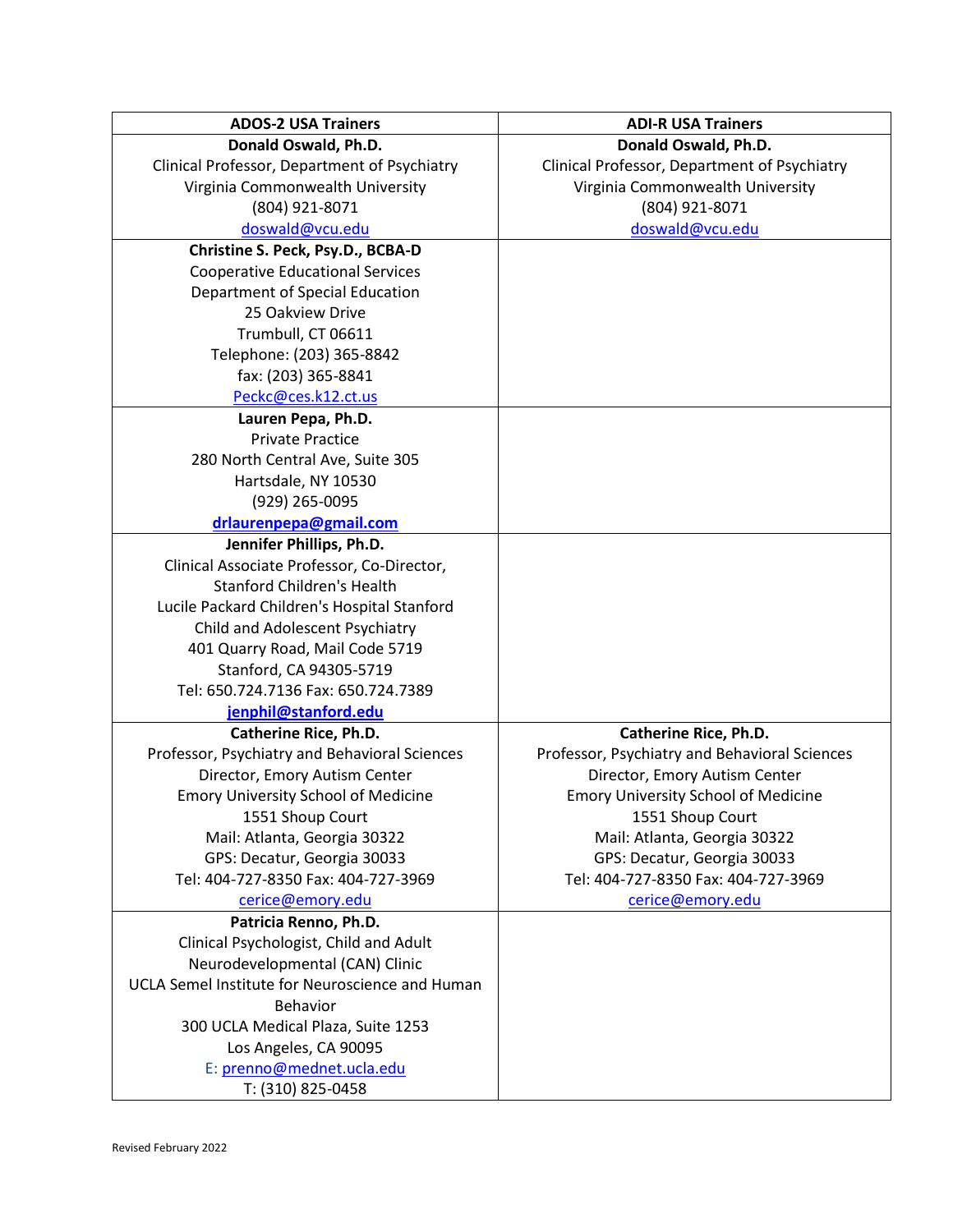| <b>ADOS-2 USA Trainers</b>                               | <b>ADI-R USA Trainers</b>                                |
|----------------------------------------------------------|----------------------------------------------------------|
| Jennifer Richler, Ph.D.                                  |                                                          |
| Indiana University                                       |                                                          |
| Department of Brain and Psychological Sciences           |                                                          |
| 1322 S. Dunn St., Bloomington, IN 47401                  |                                                          |
| jrichler@indiana.edu                                     |                                                          |
| Susan Risi, Ph.D.                                        | Susan Risi, Ph.D.                                        |
| <b>Arbor Psychological Consultants</b>                   | Arbor Psychological Consultants                          |
| 1565 Eastover Place                                      | 1565 Eastover Place                                      |
| Ann Arbor, MI 48104                                      | Ann Arbor, MI 48104                                      |
| Phone: (734) 741-8844 or (734) 846-9620                  | Phone: (734) 741-8844 or (734) 846-9620                  |
| Fax: (734) 741-9038                                      | Fax: (734) 741-9038                                      |
| susan.alison.risi@gmail.com                              | susan.alison.risi@gmail.com                              |
| Sally J. Rogers, Ph.D.                                   | Sally J. Rogers, Ph.D.                                   |
| Professor of Psychiatry and Behavioral Sciences          | Professor of Psychiatry and Behavioral Sciences          |
| The M.I.N.D. Institute                                   | The M.I.N.D. Institute                                   |
| University of California Davis Medical Center            | University of California Davis Medical Center            |
| 2825 50th Street                                         | 2825 50th Street                                         |
| Sacramento, CA 95817                                     | Sacramento, CA 95817                                     |
| Phone: (916) 703-0264                                    | Phone: (916) 703-0264                                    |
| Fax: (916)703.0244                                       | Fax: (916)703.0244                                       |
| sally.rogers@ucdmc.ucdavis.edu                           | sally.rogers@ucdmc.ucdavis.edu                           |
| Robin k. Rumsey, Ph.D., L.P.                             |                                                          |
| Autism Spectrum and Neurodevelopmental                   |                                                          |
| Disorders Clinic University of Minnesota                 |                                                          |
| 717 Delaware St. SE, Suite 340                           |                                                          |
| Minneapolis, MN 55414                                    |                                                          |
| Tel 612-626-8076                                         |                                                          |
| Email rumse002@umn.edu                                   |                                                          |
| Elisabeth Sheridan, Ph.D.                                | Elisabeth Sheridan, Ph.D.                                |
| AJ Drexel Autism Institute                               | AJ Drexel Autism Institute                               |
| <b>Drexel University</b>                                 | <b>Drexel University</b>                                 |
| 3020 Market St., STE 560, Philadelphia, PA 19104         | 3020 Market St., STE 560, Philadelphia, PA 19104         |
| (215) 571-3432                                           | (215) 571-3432                                           |
| ehs43@drexel.edu                                         | ehs43@drexel.edu                                         |
| Christopher J. Smith, Ph.D.                              | Christopher J. Smith, Ph.D.                              |
| <b>Colonel Harland Sanders Center for Autism Studies</b> | <b>Colonel Harland Sanders Center for Autism Studies</b> |
| 300 North 16 <sup>th</sup> Street                        | 300 North 16 <sup>th</sup> Street                        |
| Phoenix, AZ 85006                                        | Phoenix, AZ 85006                                        |
| Tel: 602-218-8192                                        | Tel: 602-218-8192                                        |
| Fax: 602-606-9813                                        | Fax: 602-606-9813                                        |
| csmith@autismcenter.org                                  | csmith@autismcenter.org                                  |
|                                                          |                                                          |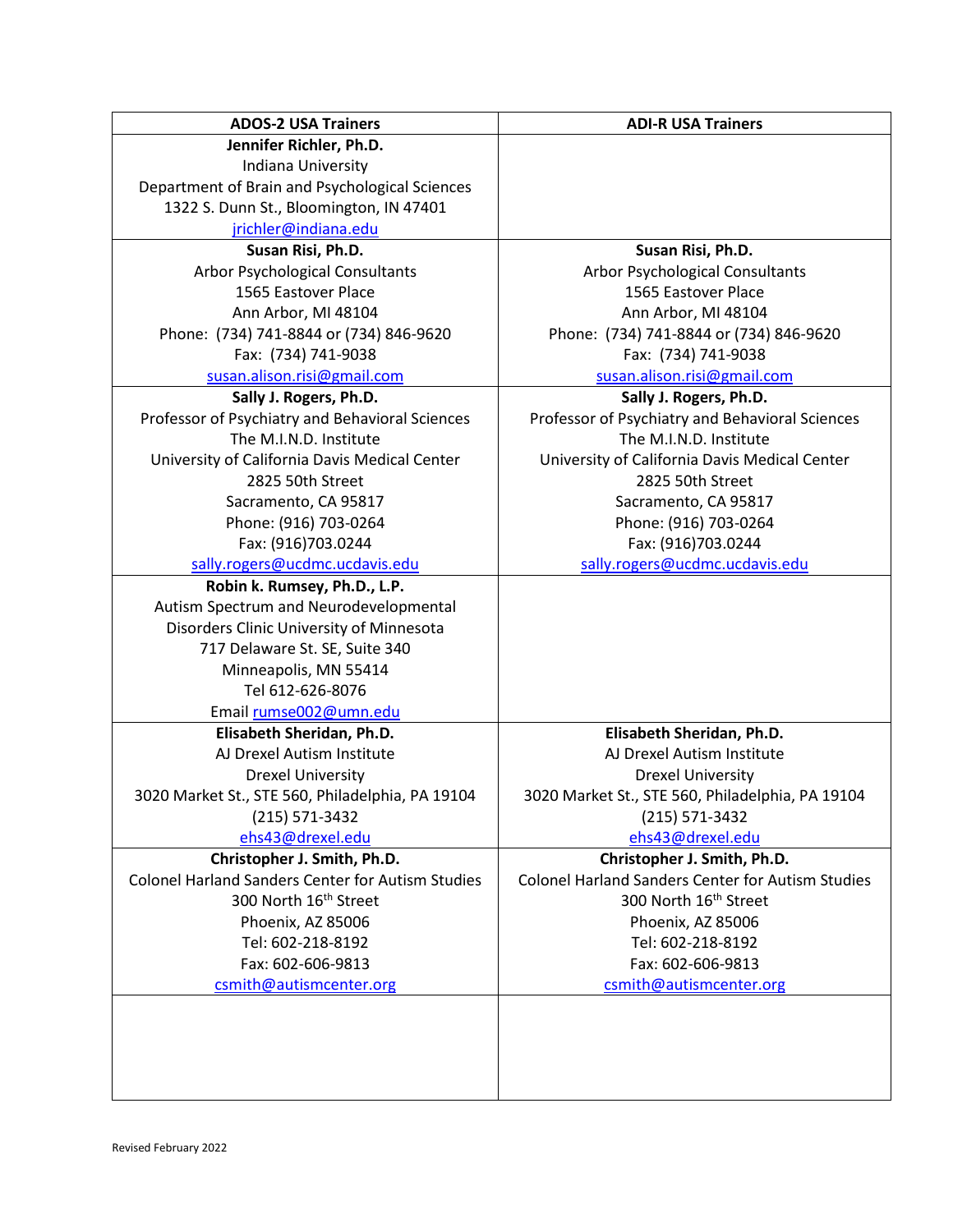| <b>ADOS-2 USA Trainers</b>                       | <b>ADI-R USA Trainers</b>                        |
|--------------------------------------------------|--------------------------------------------------|
| Latha V. Soorya, Ph.D, BCBA                      | Latha V. Soorya, Ph.D, BCBA                      |
| Rush University Medical Center                   | Rush University Medical Center                   |
| 2150 West Harrison Street                        | 2150 West Harrison Street                        |
| Chicago, IL 60612                                | Chicago, IL 60612                                |
| (914) 942-3767                                   | (914) 942-3767                                   |
| latha_soorya@rush.edu                            | latha_soorya@rush.edu                            |
| Tanya St. John, Ph.D.                            |                                                  |
| University of Washington Autism Center           |                                                  |
| Department of Speech and Hearing Sciences        |                                                  |
| 1701 Columbia Road                               |                                                  |
| Box 357920, #337                                 |                                                  |
| Seattle, WA 98195                                |                                                  |
| Phone (206) 616-8795                             |                                                  |
| tstjohn@u.washington.edu                         |                                                  |
| Laurie Swineford, Ph.D.                          |                                                  |
| Assistant Professor, Department of Speech &      |                                                  |
| <b>Hearing Sciences</b>                          |                                                  |
| <b>Washington State University</b>               |                                                  |
| Phone: (509) 358-7824                            |                                                  |
| Email: lauren.swineford@wsu.edu                  |                                                  |
| Audrey Thurm, Ph.D.                              | Audrey Thurm, Ph.D.                              |
| National Institute of Mental Health              | National Institute of Mental Health              |
| Pediatric & Developmental Neuropsychiatry Branch | Pediatric & Developmental Neuropsychiatry Branch |
| 10 Center Drive, MSC 1255                        | 10 Center Drive, MSC 1255                        |
| Building 10, Room 4N208                          | Building 10, Room 4N208                          |
| Bethesda, Maryland 20892-1255                    | Bethesda, Maryland 20892-1255                    |
| Phone: (301) 496-6768                            | Phone: (301) 496-6768                            |
| athurm@mail.nih.gov                              | athurm@mail.nih.gov                              |
| Zachary Warren, Ph.D.                            |                                                  |
| Director, Treatment and Research Institute for   |                                                  |
| Autism Spectrum Disorders (TRIAD)                |                                                  |
| Vanderbilt Kennedy Center                        |                                                  |
| 230 Appleton Place / PMB 74                      |                                                  |
| Nashville, TN 37203-5721                         |                                                  |
| Phone: 615.936.0267                              |                                                  |
| Fax: 615.322.8236                                |                                                  |
| zachary.warren@vanderbilt.edu                    |                                                  |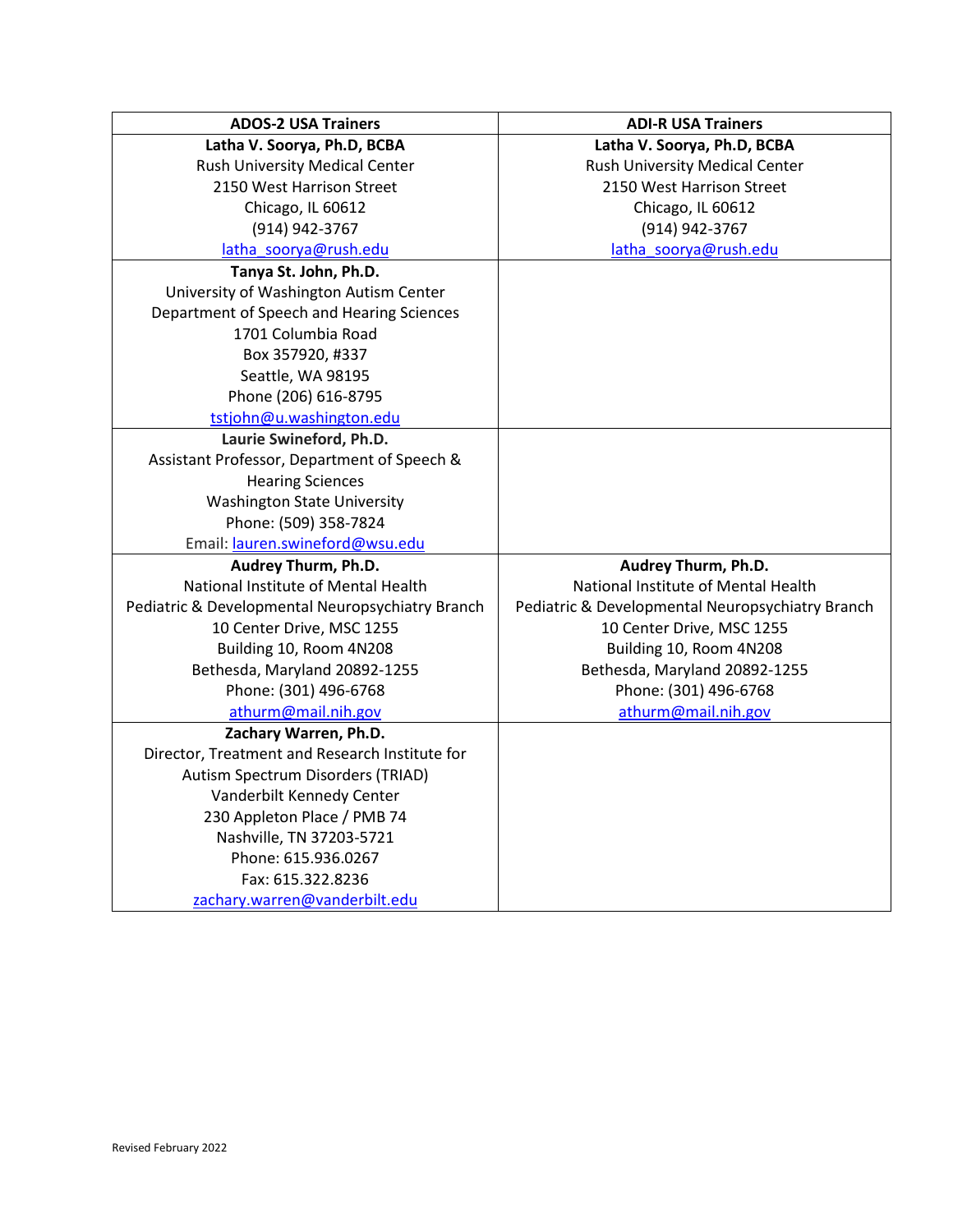## **ADOS-2 / ADI-R International Trainers**

**Please Note:** This is not a complete list of all independent ADOS-2 and ADI-R trainers. For the names of these trainers, please contact WPS or one of WPS's international publishing partners (contact information for WPS and their international publishing partners can be found on the WPS website: [www.wpspublish.com.](https://urldefense.com/v3/__http:/www.wpspublish.com__;!!LQC6Cpwp!9iMpMoW3tMZrdezAI5bReHh9tvcIwW37HHBevIddTFABOm5Zu4pjG-yJH1C0hiOZ4tM$) Any inquiries regarding this list can be addressed to [autismtraining@nyp.org.](mailto:autismtraining@nyp.org)

| <b>ADOS-2 International Trainers</b>         | <b>ADI-R International Trainers</b>          |
|----------------------------------------------|----------------------------------------------|
| Antonia Ayala                                | Antonia Ayala                                |
| Via Giacinto Carini, 9                       | Via Giacinto Carini, 9                       |
| 90144, Palermo, Italy                        | 90144, Palermo, Italy                        |
| (39) 091-517055                              | (39) 091-517055                              |
| aayala@tin.it                                | aayala@tin.it                                |
|                                              |                                              |
| <b>Anthony J Bailey</b>                      | <b>Anthony J Bailey</b>                      |
| Professor, Psychiatry, Faculty of Medicine   | Professor, Psychiatry, Faculty of Medicine   |
| <b>Campus UBC Hospital</b>                   | <b>Campus UBC Hospital</b>                   |
| 2255 Westbrook Mall                          | 2255 Westbrook Mall                          |
| Vancouver BC V6T 2A1                         | Vancouver BC V6T 2A1                         |
| Phone: 604 822-4324                          | Phone: 604 822-4324                          |
| anthony.bailey@ubc.ca                        | anthony.bailey@ubc.ca                        |
|                                              |                                              |
| Sven Bölte, Ph.D.                            | Sven Bölte, Ph.D.                            |
| Professor of Child & Adolescent Psychiatric  | Professor of Child & Adolescent Psychiatric  |
| Science,                                     | Science,                                     |
| Director of the Center of Neurodevelopmental | Director of the Center of Neurodevelopmental |
| Disorders at Karolinska Institutet (KIND)    | Disorders at Karolinska Institutet (KIND)    |
| Dept. of Women's & Children's Health (Q2:07) | Dept. of Women's & Children's Health (Q2:07) |
| Astrid Lindgren Children's Hospital          | Astrid Lindgren Children's Hospital          |
| SE-17176 Stockholm                           | SE-17176 Stockholm                           |
| Tel (dir): +46 8-517 77914                   | Tel (dir): +46 8-517 77914                   |
| Tel (fax): +46 8-517 79696                   | Tel (fax): +46 8-517 79696                   |
| sven.bolte@ki.se                             | sven.bolte@ki.se                             |
|                                              |                                              |
| Bettina Brehm, Ph.D.                         |                                              |
| Child & Adolescent Psychiatry, University of |                                              |
| Freiburg                                     |                                              |
| Hauptstr. 8                                  |                                              |
| 79104, Freiburg, Germany                     |                                              |
| Phone: 0049-761-27065550                     |                                              |
| bettina.brehm@uniklinik-freiburg.de          |                                              |
|                                              |                                              |
|                                              |                                              |
|                                              |                                              |
|                                              |                                              |
|                                              |                                              |
|                                              |                                              |
|                                              |                                              |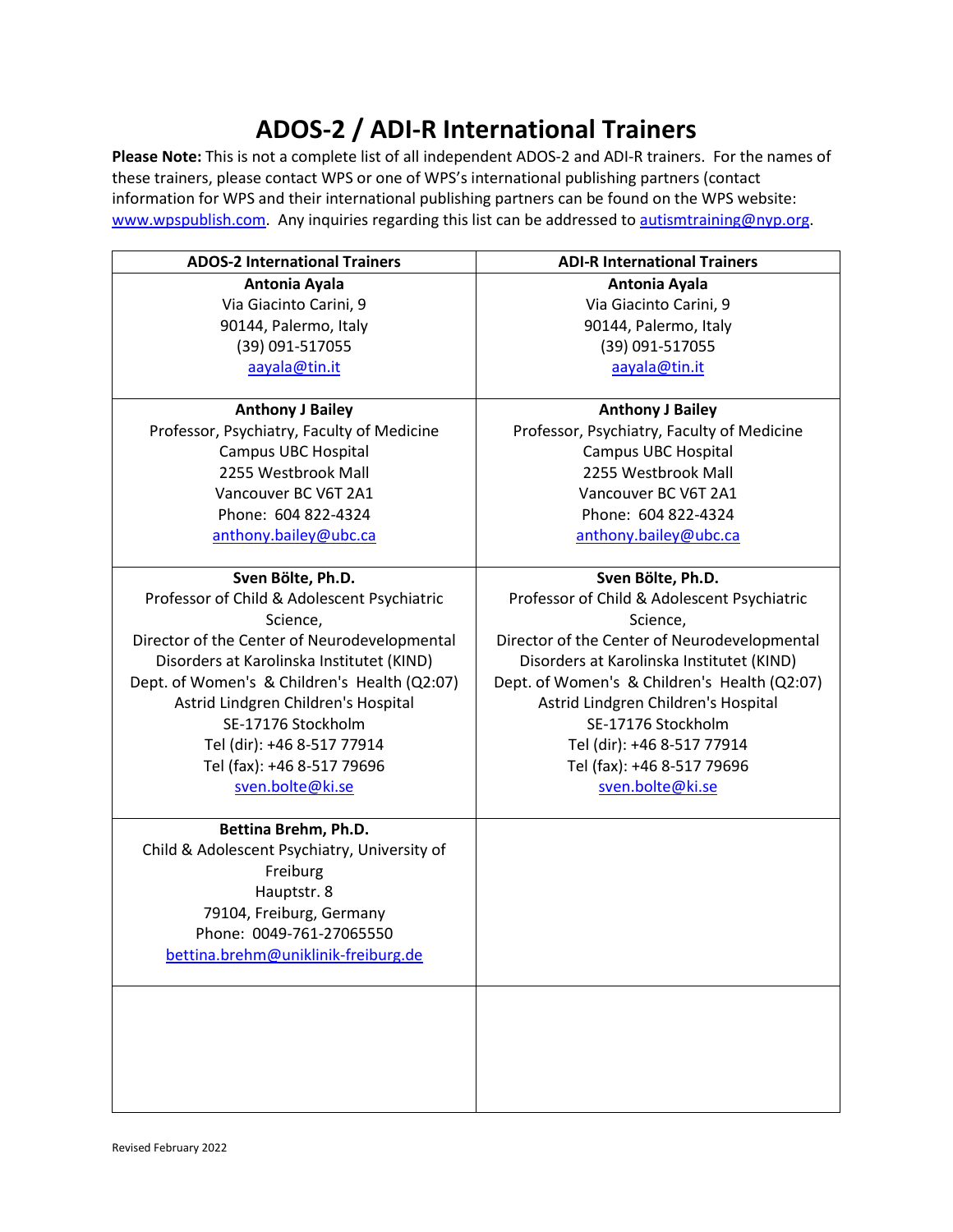| <b>ADOS-2 International Trainers</b>           | <b>ADI-R International Trainers</b>                                |
|------------------------------------------------|--------------------------------------------------------------------|
| <b>Dr. Anne Chalfant</b>                       | <b>Dr. Anne Chalfant</b>                                           |
| Annie's Centre                                 | Annie's Centre                                                     |
| 283 Avoca Street                               | 283 Avoca Street                                                   |
| Randwick, NSW                                  | Randwick, NSW                                                      |
| Australia 2031                                 | Australia 2031                                                     |
| Phone: +61 2 9314 5793                         | Phone: +61 2 9314 5793                                             |
| Fax: +61 2 9314 5792                           | Fax: +61 2 9314 5792                                               |
| anne.chalfant@anniescentre.com                 | anne.chalfant@anniescentre.com                                     |
|                                                |                                                                    |
| Dr. Izabela Chojnicka                          |                                                                    |
| Faculty of Psychology University of Warsaw     |                                                                    |
| Stawki 5/7, 00-183 Warsaw, Poland              |                                                                    |
| Phone: +48 660 78 60 98                        |                                                                    |
| izabela.chojnicka@psych.uw.edu.pl              |                                                                    |
|                                                |                                                                    |
|                                                | <b>Christina Coco</b><br>Center of Neurodevelopmental Disorders at |
|                                                |                                                                    |
|                                                | Karolinska Institutet, KIND                                        |
|                                                | Gävlegatan 22, floor 8                                             |
|                                                | 113 30, Stockholm, Sweden<br>Phone: +46 70 369 16 41               |
|                                                |                                                                    |
|                                                | christina.coco@ki.se                                               |
| Costanza Colombi, PhD<br>Viale Gramsci 5       | Costanza Colombi, PhD<br>Viale Gramsci 5                           |
| 29010 Pontenure (Piacenza), Italy              | 29010 Pontenure (Piacenza), Italy                                  |
| ccolombi@umich.edu                             | ccolombi@umich.edu                                                 |
| <b>Annelies De Bildt</b>                       |                                                                    |
| University Center for Child and Adolescent     |                                                                    |
| Psychiatry Groningen                           |                                                                    |
| Hanzaplein 1                                   |                                                                    |
| P.O. Box 660                                   |                                                                    |
| 9700 AR Groningen, The Netherlands             |                                                                    |
| +31-50-3681173/3681100                         |                                                                    |
| a.de.bildt@accare.nl                           |                                                                    |
| Prof Petrus J de Vries, MBChB, MRCPsych, Ph.D. | Prof Petrus J de Vries, MBChB, MRCPsych, Ph.D.                     |
| Sue Struengmann Professor of Child &           | Sue Struengmann Professor of Child &                               |
| Adolescent Psychiatry,                         | Adolescent Psychiatry,                                             |
| University of Cape Town                        | University of Cape Town                                            |
| 46 Sawkins Road                                | 46 Sawkins Road                                                    |
| Rondebosch Cape Town 7700, South Africa        | Rondebosch Cape Town 7700, South Africa                            |
| petrus.devries@uct.ac.za                       | petrus.devries@uct.ac.za                                           |
|                                                |                                                                    |
|                                                |                                                                    |
|                                                |                                                                    |
|                                                |                                                                    |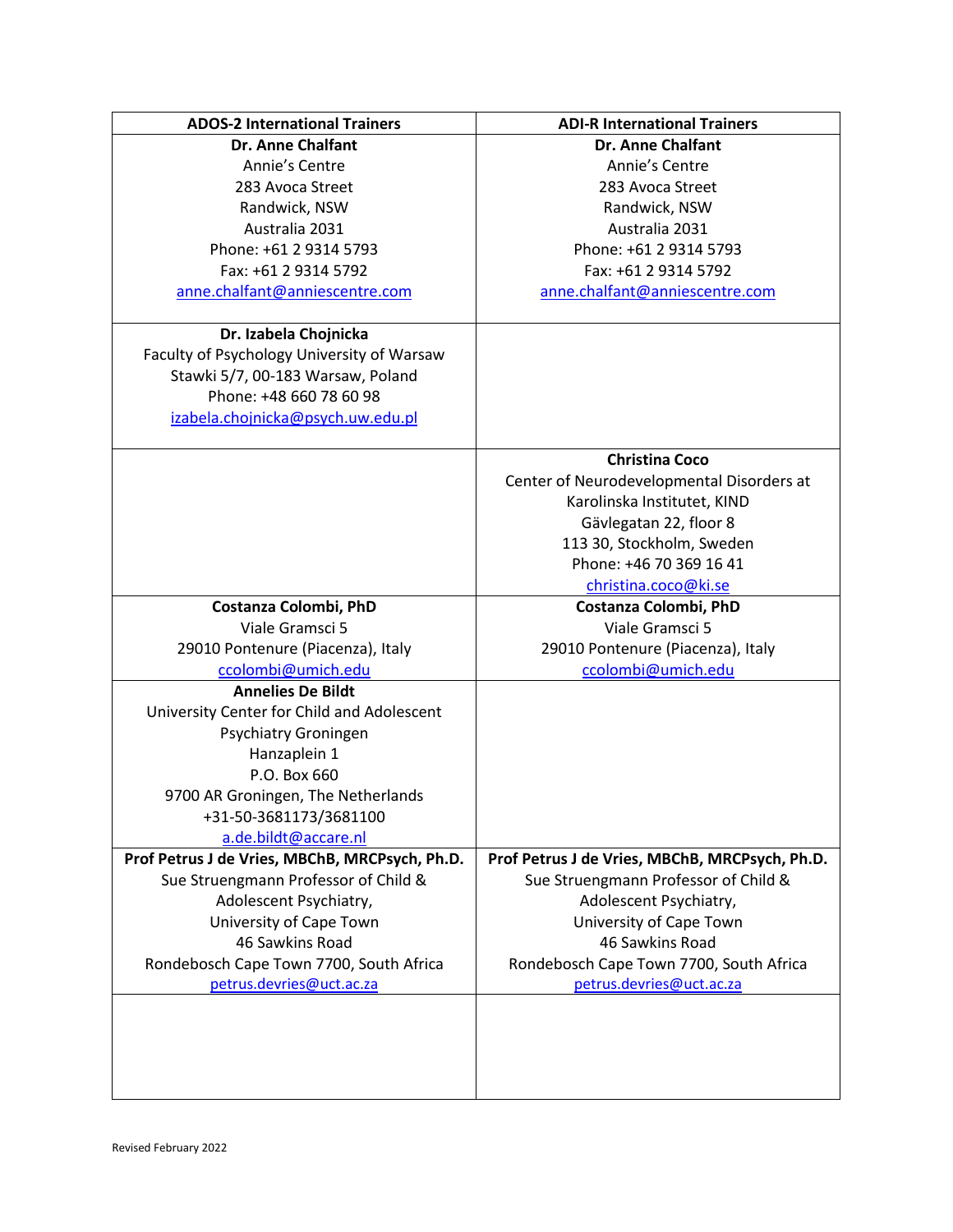| <b>ADOS-2 International Trainers</b>           | <b>ADI-R International Trainers</b>       |
|------------------------------------------------|-------------------------------------------|
| <b>Dr. Clare Dover</b>                         |                                           |
| Consultant Psychiatrist for Children with a    |                                           |
| Learning Disability                            |                                           |
| Children and Young People's Service            |                                           |
| Northumberland, Tyne & wear NHS Foundation     |                                           |
| Trust                                          |                                           |
| <b>Benton House</b>                            |                                           |
| 136 Sandyford Road                             |                                           |
| Newcastle upon Tyne                            |                                           |
| <b>NE2 1QE</b>                                 |                                           |
| Tel: +44 (0) 191 2466909                       |                                           |
| Fax: +44 (0) 191 2466934                       |                                           |
| clare.dover@ntw.nhs.uk                         |                                           |
| Eftichia Duketis, M.D.                         |                                           |
| Goethe University Hospital Frankfurt           |                                           |
| Department of Child and Adolescent Psychiatry, |                                           |
| Psychosomatics and Psychotherapy               |                                           |
| Deutschordenstr. 50                            |                                           |
| 60528 Frankfurt, Germany                       |                                           |
| Phone: +49-(0)69-6301-5920                     |                                           |
| Fax: +49-(0)69-6301-5843                       |                                           |
| Eftichia.Duketis@kgu.de                        |                                           |
| <b>Dr. Louise Gallagher</b>                    | <b>Dr. Louise Gallagher</b>               |
| <b>Trinity College</b>                         | <b>Trinity College</b>                    |
| <b>Trinity Centre for Health Sciences</b>      | <b>Trinity Centre for Health Sciences</b> |
| St. James's Hospital                           | St. James's Hospital                      |
| Dublin 8, Ireland                              | Dublin 8, Ireland                         |
| Tel: (+353) 1 896 2144                         | Tel: (+353) 1 896 2144                    |
| Fax: (+353) 1 896 3405                         | Fax: (+353) 1 896 3405                    |
| lgallagh@tcd.ie                                | lgallagh@tcd.ie                           |
| Dr. Anne Gilchrist                             |                                           |
| Consultant Psychiatrist / Clinical Lead        |                                           |
| Young People's Department                      |                                           |
| Lower Garden Villa                             |                                           |
| Royal Cornhill Hospital                        |                                           |
| Cornhill Road                                  |                                           |
| Aberdeen AB25 2ZH                              |                                           |
| Tel: 01224 557268                              |                                           |
|                                                |                                           |
|                                                |                                           |
|                                                |                                           |
|                                                |                                           |
|                                                |                                           |
|                                                |                                           |
|                                                |                                           |
|                                                |                                           |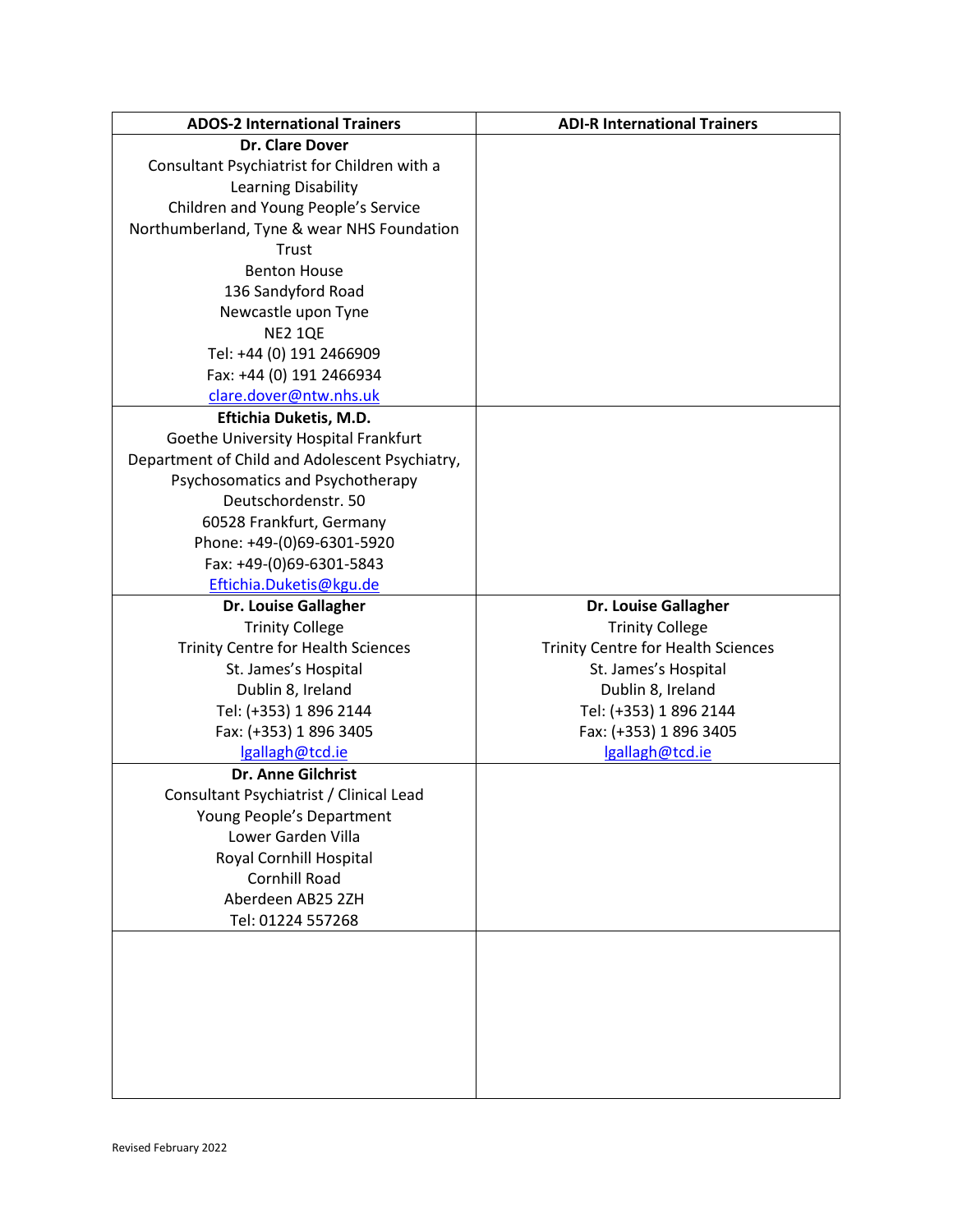| <b>ADOS-2 International Trainers</b>            | <b>ADI-R International Trainers</b>       |
|-------------------------------------------------|-------------------------------------------|
| Dr. Victoria Grahame                            |                                           |
| <b>Consultant Clinical Psychologist</b>         |                                           |
| Complex Neurodevelopment Disorders Service      |                                           |
| Northumberland, Tyne & Wear NHS Foundation      |                                           |
| Walkergate Park - Benfield Road                 |                                           |
| Newcastle upon Tyne NE6 4QD                     |                                           |
| Tel: +44 (0) 191 2875260                        |                                           |
| Victoria.grahame@ntw.nhs.uk                     |                                           |
| Kylie Gray, Ph.D.                               | Kylie Gray, Ph.D.                         |
| Monash University                               | Monash University                         |
| Centre for Developmental Psychiatry &           | Centre for Developmental Psychiatry &     |
| Psychology                                      | Psychology                                |
| <b>Omnico Business Centre, Building 2</b>       | <b>Omnico Business Centre, Building 2</b> |
| 270 Ferntree Gully Rd                           | 270 Ferntree Gully Rd                     |
| Clayton, Vic 3168, Australia                    | Clayton, Vic 3168, Australia              |
| Tel: 61 (0)3 9902 4563                          | Tel: 61 (0)3 9902 4563                    |
| kylie.gray@med.monash.edu.au                    | kylie.gray@med.monash.edu.au              |
| <b>Emilia Gudmundsdottir</b>                    |                                           |
| <b>State Diagnostic and Counselling Centre</b>  |                                           |
| Iceland                                         |                                           |
| emilia@greining.is                              |                                           |
| Alexandra Havdahl, Ph.D.                        | Alexandra Havdahl, Ph.D.                  |
| <b>Bristol Medical School</b>                   | <b>Bristol Medical School</b>             |
| University of Bristol                           | University of Bristol                     |
| Bristol, UK                                     | Bristol, UK                               |
| alexandra.havdahl@bristol.ac.uk                 | alexandra.havdahl@bristol.ac.uk           |
| Amaia Hervas MD, MRCPsych, PhD                  | Amaia Hervas MD, MRCPsych, PhD            |
| Child and Adolescent Psychiatry                 | Child and Adolescent Psychiatry           |
| University Hospital Mutua de Terrassa           | University Hospital Mutua de Terrassa     |
| Rambla de Egara 386-388                         | Rambla de Egara 386-388                   |
| 08221 Terrassa-Barcelona                        | 08221 Terrassa-Barcelona                  |
| Tel: (34) 647532459                             | Tel: (34) 647532459                       |
| 32989ahz@comb.cat                               | 32989ahz@comb.cat                         |
| Kimito Hirose, M.D., Ph.D.,                     |                                           |
| Department of Psychiatry                        |                                           |
| Kyoto University Graduate School of Medicine    |                                           |
| 54 Shogoin-Kawara-cho Sakyo-ku Kyoto 606-8507   |                                           |
| Japan                                           |                                           |
| kimitohirose@gmail.com                          |                                           |
| Dr. Jessica Hobson                              |                                           |
| Senior Research Fellow                          |                                           |
| Institute of Child Health                       |                                           |
|                                                 |                                           |
| University College London<br>30 Guilford Street |                                           |
| London WC1N 1EH                                 |                                           |
|                                                 |                                           |
| Jessica.hobson@ucl.ac.uk                        |                                           |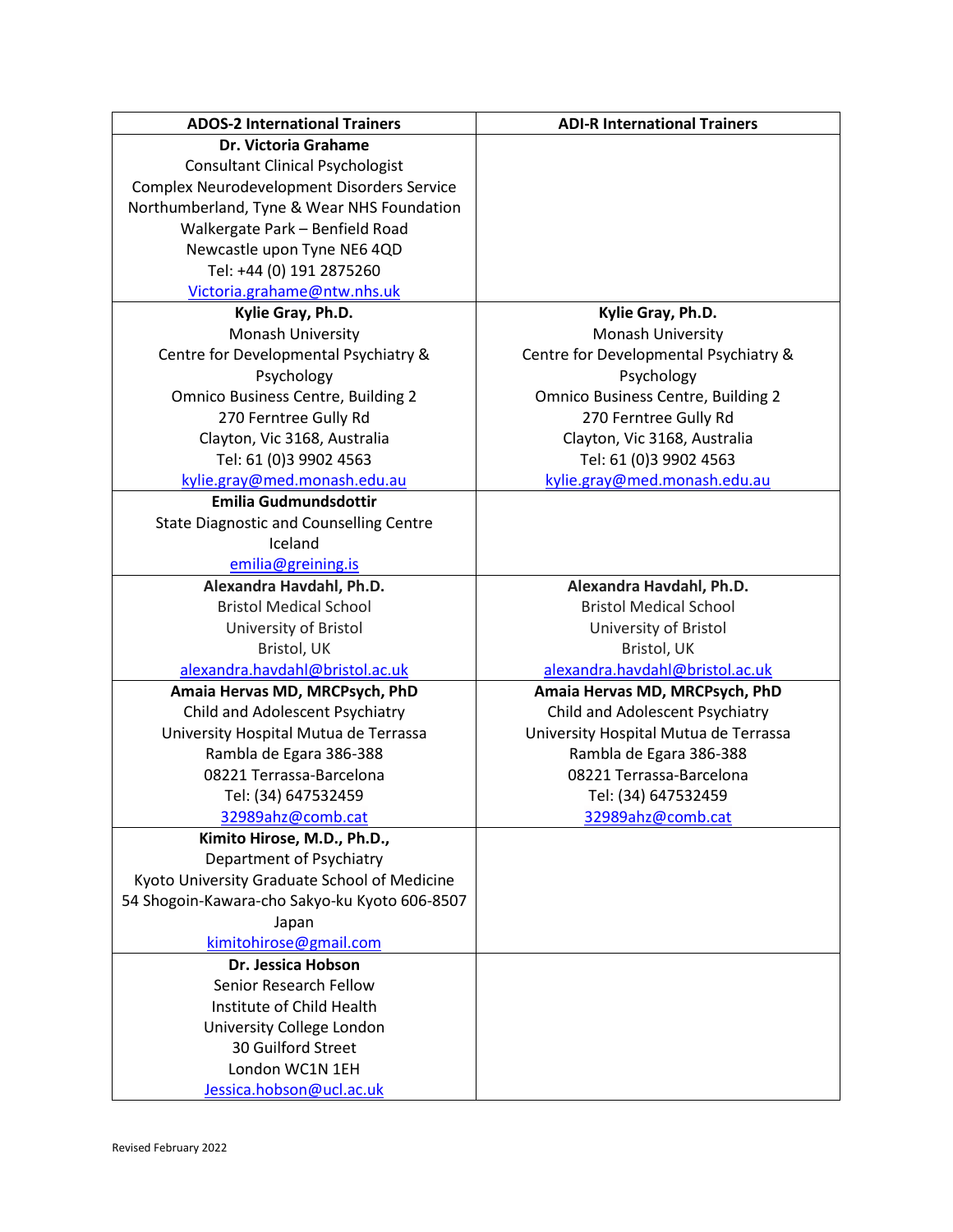| <b>ADOS-2 International Trainers</b>         | <b>ADI-R International Trainers</b>      |
|----------------------------------------------|------------------------------------------|
| Maretha V. de Jonge, PhD,                    | Maretha V. de Jonge, PhD,                |
| <b>University Medical Centre Utrecht</b>     | <b>University Medical Centre Utrecht</b> |
| dept. of child and adolescent psychiatry     | dept. of child and adolescent psychiatry |
| postboxnr B01.201                            | postboxnr B01.201                        |
| Postbus 85500                                | Postbus 85500                            |
| 3508 GA Utrecht                              | 3508 GA Utrecht                          |
| +31-88-755-7470 / +31-88-755-7042            | +31-88-755-7470 / +31-88-755-7042        |
| M.V.Jonge@umcutrecht.nl                      | M.V.Jonge@umcutrecht.nl                  |
| Sigridur Loa Jonsdottir                      |                                          |
| <b>Clinical Psychologist</b>                 |                                          |
| The State Diagnostic and Counselling Center  |                                          |
| Division of Autism Spectrum Disorders        |                                          |
| Digranesvegur 5, 200 Iceland                 |                                          |
| +354 554 5462                                |                                          |
| sigridurloa@greining.is                      |                                          |
| Miho Kuroda, Ph.D.                           |                                          |
| Nagoya University of Art and Science,        |                                          |
| University of Tokyo                          |                                          |
| 2-14-11 Higashitamagawa                      |                                          |
| Setagaya-ku, Tokyo, 158-0084, Japan          |                                          |
| 0561(75)2204                                 |                                          |
| pr6m-krd@asahi-net.or.jp                     |                                          |
| Dr. Mette Kyung                              |                                          |
| <b>Center for Autisme</b>                    |                                          |
| Herlev Hovedgade 199                         |                                          |
| 2730 Herlev                                  |                                          |
| Denmark                                      |                                          |
| +45 4498 2355                                |                                          |
| mk@psykolog-kyung.dk                         |                                          |
| Center for Autisme website:                  |                                          |
| www.centerforautisme.dk                      |                                          |
| Iliana Magiati, Ph.D.                        |                                          |
| <b>Assistant Professor</b>                   |                                          |
| School of Psychological Science              |                                          |
| University of Western Australia - UWA (M304) |                                          |
| 35 Stirling Highway                          |                                          |
| Tel: +61 (0)8 6488 3249                      |                                          |
| iliana.magiati@uwa.edu.au                    |                                          |
| Tomoko R. Haramaki                           |                                          |
| Osaka University                             |                                          |
| 2-7-24-703, Ekimae-chuo, Saga-shi            |                                          |
| Japan 840-0801                               |                                          |
| Phone: +81-8046972073                        |                                          |
| tomoko h@gd6.so-net.ne.jp                    |                                          |
|                                              |                                          |
|                                              |                                          |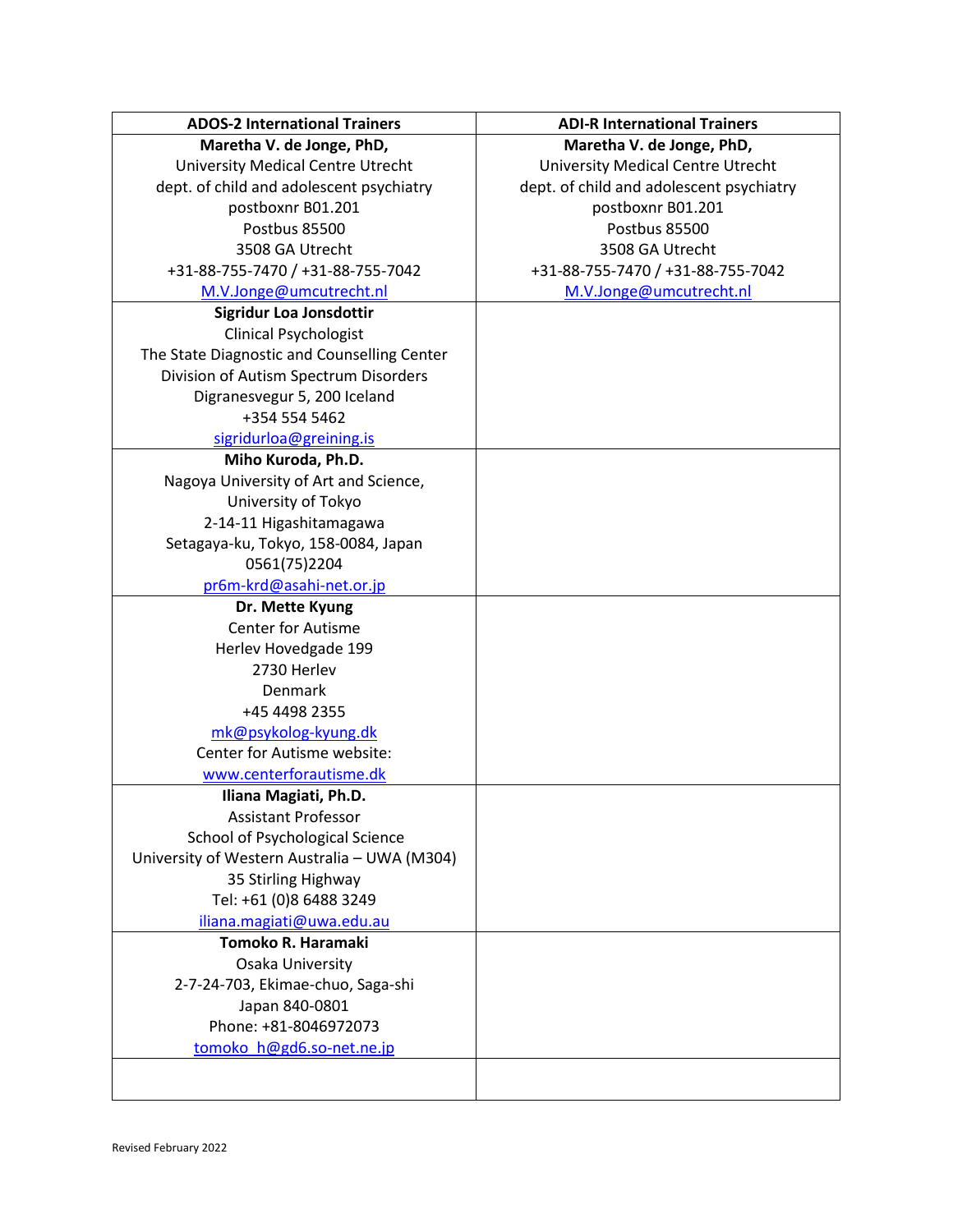| <b>ADOS-2 International Trainers</b>            | <b>ADI-R International Trainers</b>                  |
|-------------------------------------------------|------------------------------------------------------|
| Adam McCrimmon, Ph.D., R.Psych.                 | Adam McCrimmon, Ph.D., R.Psych.                      |
| <b>University of Calgary</b>                    | University of Calgary                                |
| <b>Educational Studies in School Psychology</b> | <b>Educational Studies in School Psychology</b>      |
| 2500 University Drive N.W.                      | 2500 University Drive N.W.                           |
| Calgary, Alberta T2N-1N4                        | Calgary, Alberta T2N-1N4                             |
| Phone 403-220-7573                              | Phone 403-220-7573                                   |
| a.mccrimmon@ucalgary.ca                         | a.mccrimmon@ucalgary.ca                              |
| Dr. Sung Min                                    | Dr. Sung Min                                         |
| Institute of Mental Health                      | Institute of Mental Health                           |
| <b>Child Guidance Clinic</b>                    | <b>Child Guidance Clinic</b>                         |
| 3 Second Hospital Avenue #03-01                 | 3 Second Hospital Avenue #03-01                      |
| <b>Health Promotion Board Building</b>          | <b>Health Promotion Board Building</b>               |
| Singapore 168937                                | Singapore 168937                                     |
| min sung@imh.com.sg                             | min sung@imh.com.sg                                  |
| <b>Carmen Moreno Ruiz</b>                       |                                                      |
| Child & Adolescent Psychiatrist                 |                                                      |
| Child & Adolescent Psychiatry Department,       |                                                      |
| Hospital General Universitario Gregorio Marañón |                                                      |
| Madrid, Spain                                   |                                                      |
| +34 653484790, +34 915868133                    |                                                      |
| cmoreno@hggm.es                                 |                                                      |
| Marianna Murin, Ph.D.                           |                                                      |
| <b>Principal Clinical Psychologist</b>          |                                                      |
| <b>Social Communication Disorders Clinic</b>    |                                                      |
| Great Ormond Street Hospital for Children       |                                                      |
| <b>Great Ormond Street</b>                      |                                                      |
| London WC1N 3JH                                 |                                                      |
| England, UK                                     |                                                      |
| marianna murin@hotmail.com                      |                                                      |
|                                                 | Viviann Nordin M.D., Ph.D.                           |
|                                                 | Neuropediatric Unit<br>Sachs' Children's Hospital    |
|                                                 |                                                      |
|                                                 | Södersjukhuset<br>SE-118 83 STOCKHOLM                |
|                                                 | +46(0)86161000                                       |
|                                                 |                                                      |
|                                                 | +46(0)706670136<br>vivi-ann.nordin@sodersjukhuset.se |
| <b>Elisabeth Nilsson Jobs</b>                   |                                                      |
| Karolinska Institute                            |                                                      |
| Sweden                                          |                                                      |
| elisabeth.nilsson.jobs@ki.se                    |                                                      |
|                                                 |                                                      |
|                                                 |                                                      |
|                                                 |                                                      |
|                                                 |                                                      |
|                                                 |                                                      |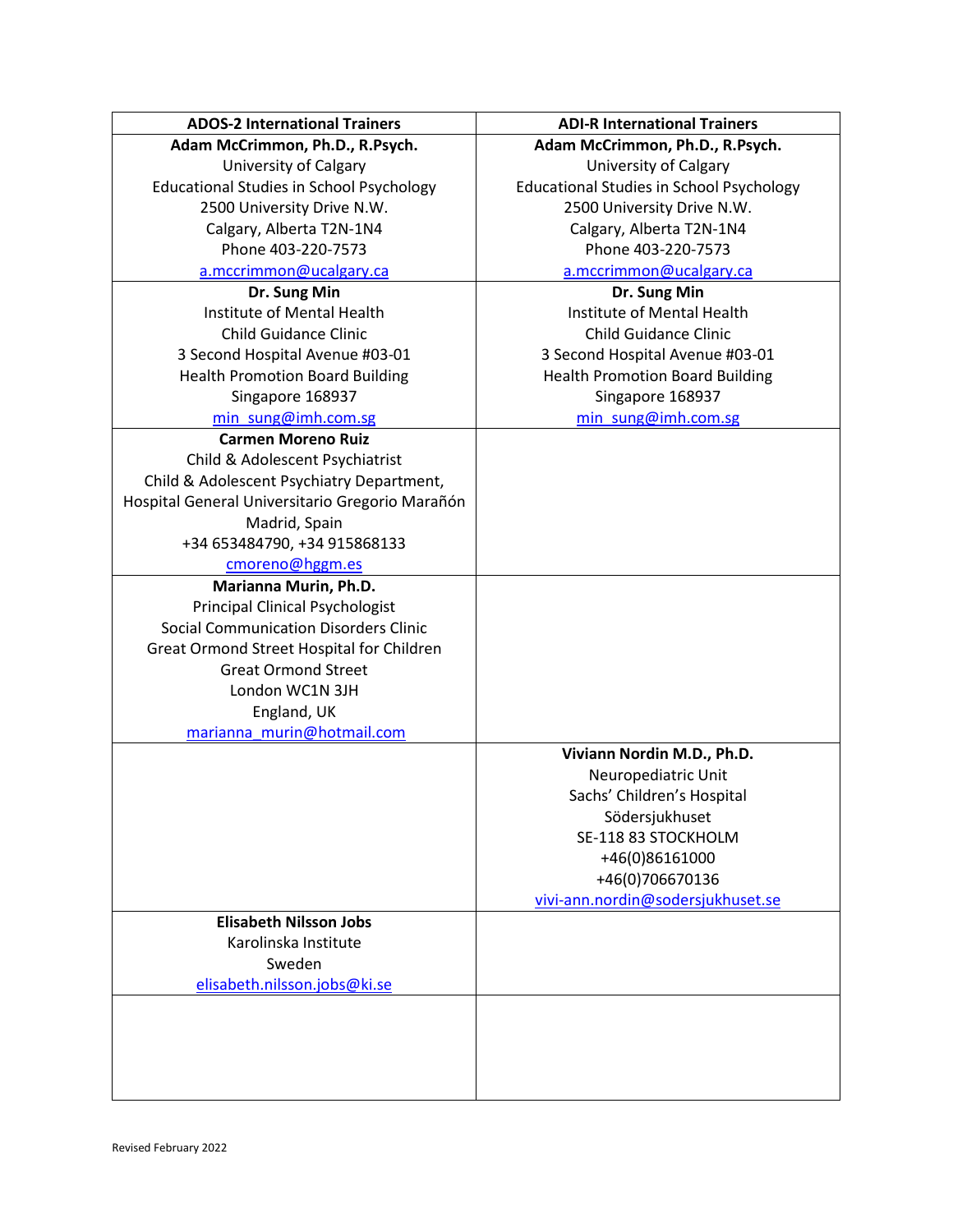| <b>ADOS-2 International Trainers</b>               | <b>ADI-R International Trainers</b>               |
|----------------------------------------------------|---------------------------------------------------|
| Dr. Karin Olafsdottir                              | Dr. Karin Olafsdottir                             |
| Skane University Hospital in Malmoe                | Skane University Hospital in Malmoe               |
| Department of Child and Adolescent Psychiatry      | Department of Child and Adolescent Psychiatry     |
| Ing 24, 2 van                                      | Ing 24, 2 van                                     |
| SE-205 02 Malmoe, Sweden                           | SE-205 02 Malmoe, Sweden                          |
| Tel: +46 706 23 28 24                              | Tel: +46 706 23 28 24                             |
| karin.olafsdottirjeremiasen@skane.se               | karin.olafsdottirjeremiasen@skane.se              |
|                                                    | Curie Park, Ph.D.                                 |
|                                                    | Researcher, Institute for Human Behavior          |
|                                                    | Yonsei University Center for Psychological Health |
|                                                    | Yoo Uk-Geum Bld. #215, Yonsei University          |
|                                                    | SeoDaemun-Gu Sinchon-Dong 134                     |
|                                                    | Seoul, Korea 120-749                              |
|                                                    | Tel: 82-2-393-9432                                |
|                                                    | Fax: 82-2-2123-4063                               |
|                                                    | Cell: 8210-9206-4724                              |
|                                                    | curipark@yonsei.ac.kr                             |
| Greg Pasco, PhD                                    |                                                   |
| <b>Research Associate</b>                          |                                                   |
| Kings College London                               |                                                   |
| De Crespigny Park, London, SE5 8AF                 |                                                   |
| Greg.pasco@kcl.ac.uk                               |                                                   |
| Mara Parellada, M.D., Ph.D.                        |                                                   |
| Servicio de Psiquiatría del Niño y del Adolescente |                                                   |
| Hospital General Universitario Gregorio Marañón    |                                                   |
| Ibiza 43, Madrid 28009                             |                                                   |
| Tel: 91 5868133 Fax: 91 4265005                    |                                                   |
| parellada@hggm.es                                  |                                                   |
| <b>Dr. Lennart Pedersen</b>                        | <b>Dr. Lennart Pedersen</b>                       |
| <b>Center for Autisme</b>                          | Center for Autisme                                |
| Herlev Hovedgade 199                               | Herlev Hovedgade 199                              |
| 2730 Herlev                                        | 2730 Herlev                                       |
| Denmark                                            | Denmark                                           |
| +45 4498 2355                                      | +45 4498 2355                                     |
| Ipe@centerforautisme.dk                            | Ipe@centerforautisme.dk                           |
|                                                    | Yoon Phaik Ooi, Ph.D.                             |
|                                                    | Division of Clinical Psychology and Psychotherapy |
|                                                    | Department of Psychology, University of Basel     |
|                                                    | Missionsstrasse 62                                |
|                                                    | 4055 Basel                                        |
|                                                    | Switzerland                                       |
|                                                    | y.ooi@unibas.ch                                   |
|                                                    |                                                   |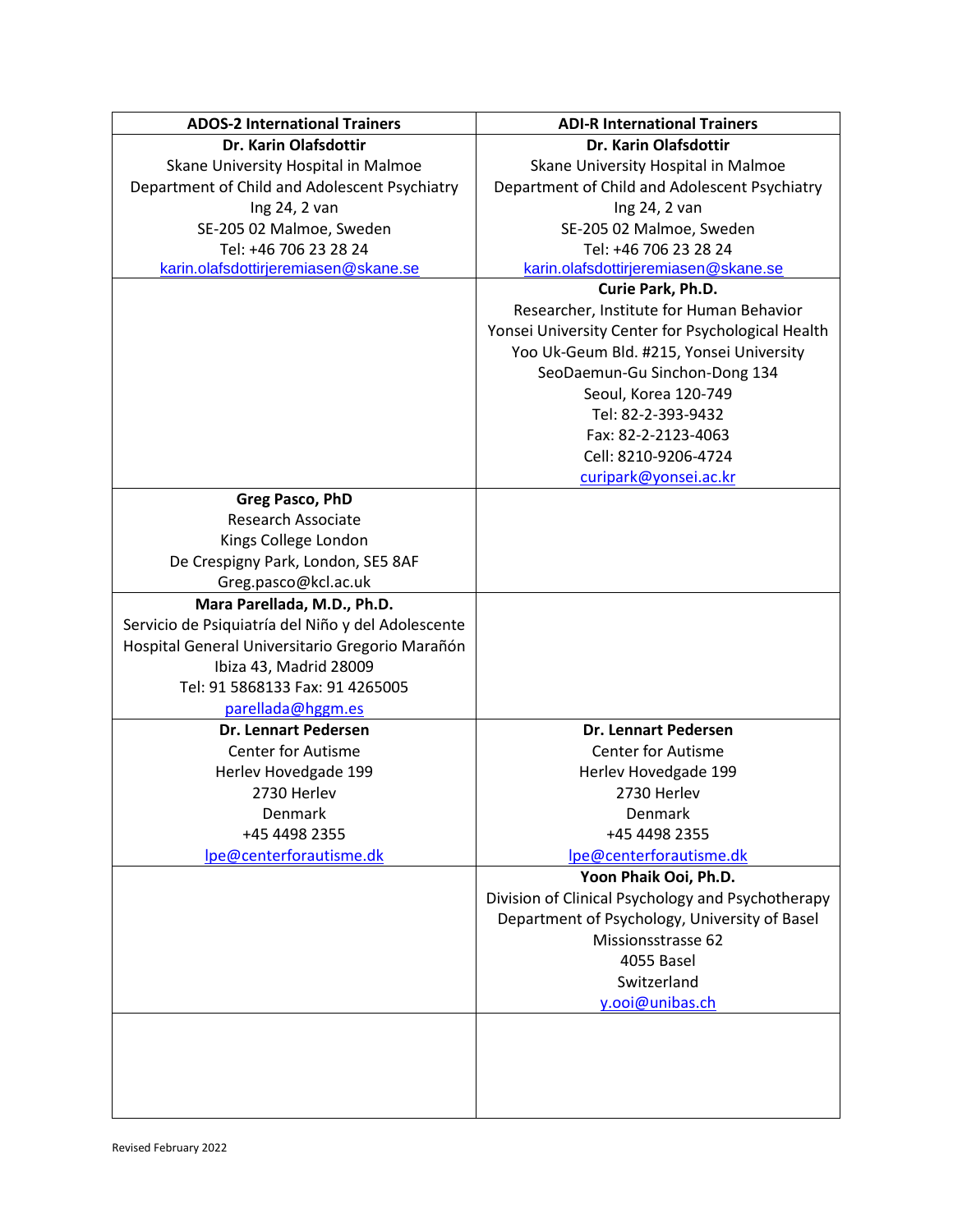| <b>ADOS-2 International Trainers</b>          | <b>ADI-R International Trainers</b>           |
|-----------------------------------------------|-----------------------------------------------|
| Lisa Reisinger, Ph.D.                         | Lisa Reisinger, Ph.D.                         |
| Developmental Psychologist                    | Developmental Psychologist                    |
| Spectrum Clinic                               | Spectrum Clinic                               |
| <b>Integrated Neurodevelopmental Services</b> | <b>Integrated Neurodevelopmental Services</b> |
| 4077 Decarie Montreal Quebec Canada H4A 3J8   | 4077 Decarie Montreal Quebec Canada H4A 3J8   |
| drreisinger@cliniquespectrum.com              | drreisinger@cliniquespectrum.com              |
| Wendy Roberts, M.D.                           |                                               |
| Integrated Services for Autism and            |                                               |
| Neurodevelopmental Disorders (ISLAND)         |                                               |
| 5734 Yonge St, Suite 605                      |                                               |
| Toronto, Ontario M2M4E7                       |                                               |
| Tel 416-224-5959                              |                                               |
| Wendy.roberts@isand.ca                        |                                               |
| <b>Berta Salvado</b>                          |                                               |
| Centro Orientación Asistencia                 |                                               |
| Desarrollo Infantil                           |                                               |
| C/Diputación 297, 3º 2ª                       |                                               |
| 08009 Barcelona                               |                                               |
| Tel: 93 272 67 28                             |                                               |
| coadiscp@copc.cat                             |                                               |
| Synnve Schjølberg                             | <b>Synnve Schjølberg</b>                      |
| Clinical Director AutismBirthCohort Study     | Clinical Director AutismBirthCohort Study     |
| Specialist in Clinical Psychology             | Specialist in Clinical Psychology             |
| Norwegian Institute of Public Health          | Norwegian Institute of Public Health          |
| Dep. Mental Health (EPSI)                     | Dep. Mental Health (EPSI)                     |
| P.O.Box 4404 Nydalen                          | P.O.Box 4404 Nydalen                          |
| N-0403 Oslo                                   | N-0403 Oslo                                   |
| Norway                                        | Norway                                        |
| Phone: +47 23 40 82 22                        | Phone: +47 23 40 82 22                        |
| synnve.schjolberg@fhi.no                      | synnve.schjolberg@fhi.no                      |
|                                               |                                               |
| Dr. Fiona Gullon-Scott                        | Dr. Fiona Gullon-Scott                        |
| BSc (hons) PhD C.Psychol CSci AFBPsS          | BSc (hons) PhD C.Psychol CSci AFBPsS          |
| Lecturer in Clinical Psychology               | Lecturer in Clinical Psychology               |
| Academic & Research Tutor                     | Academic & Research Tutor                     |
| Selection Lead                                | <b>Selection Lead</b>                         |
| <b>DCLin Psychology Programme</b>             | <b>DCLin Psychology Programme</b>             |
| <b>School of Psychology</b>                   | <b>School of Psychology</b>                   |
| <b>Newcastle University</b>                   | <b>Newcastle University</b>                   |
| Ridley Building 1, Queen Victoria Road,       | Ridley Building 1, Queen Victoria Road,       |
| Newcastle-Upon-Tyne, NE1 7RU                  | Newcastle-Upon-Tyne, NE1 7RU                  |
| 0191 208 8740                                 | 0191 208 8740                                 |
| Fiona.Gullon-Scott@newcastle.ac.uk            | Fiona.Gullon-Scott@newcastle.ac.uk            |
|                                               |                                               |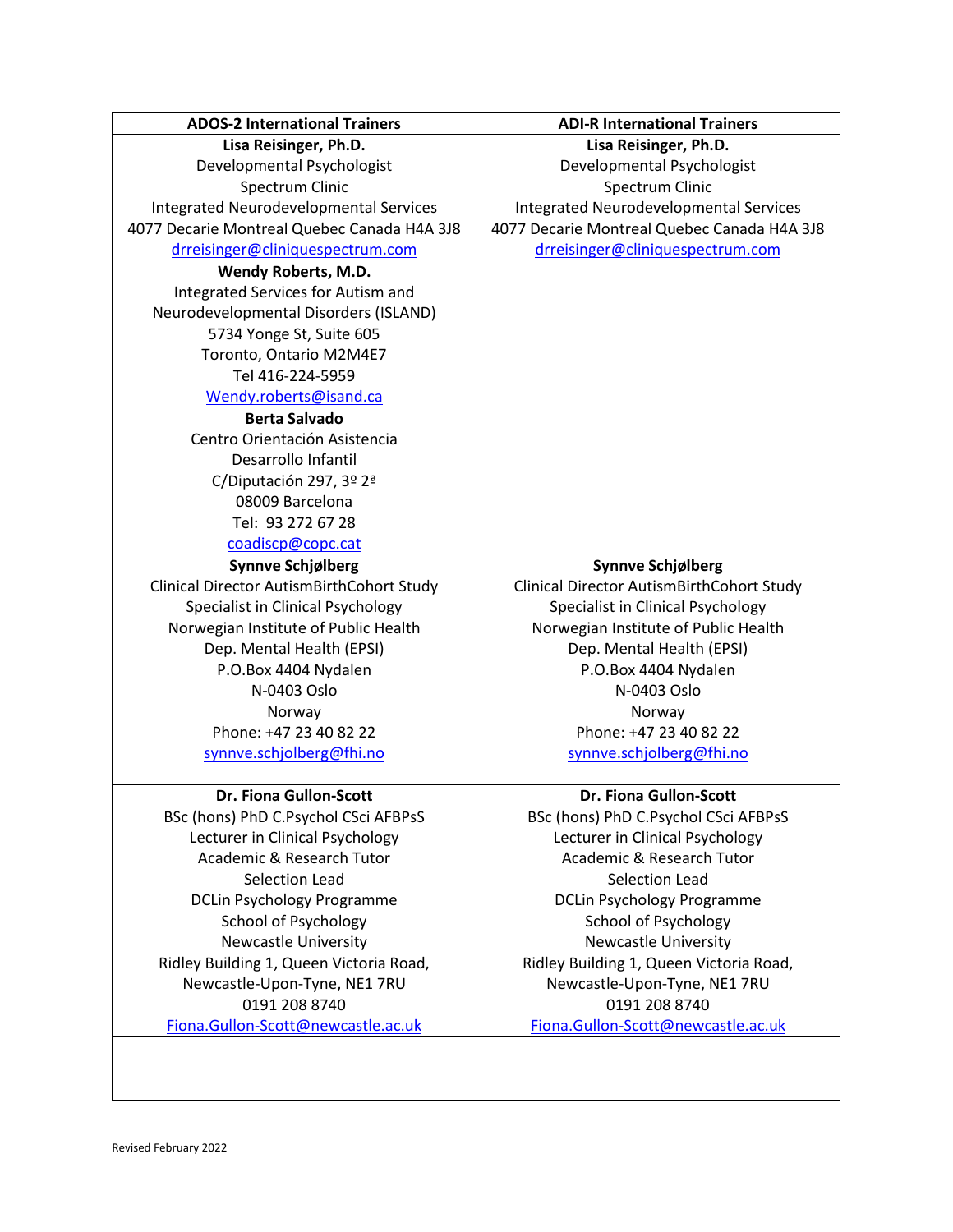| <b>ADOS-2 International Trainers</b>             | <b>ADI-R International Trainers</b>     |
|--------------------------------------------------|-----------------------------------------|
| Dr. Emanuela Sedran                              | Dr. Emanuela Sedran                     |
| Fondazione Bambini e Autismo Onlus               | Fondazione Bambini e Autismo Onlus      |
| via Vespucci, 8a                                 | via Vespucci, 8a                        |
| 33170 Pordenone                                  | 33170 Pordenone                         |
| <b>ITALY</b>                                     | <b>ITALY</b>                            |
| 39-0434-29187                                    | 39-0434-29187                           |
| e.sedran@bambinieautismo.org                     | e.sedran@bambinieautismo.org            |
| Dr. Aditya Narain Sharma                         |                                         |
| Honorary Clinical Senior Lecturer and Consultant |                                         |
| in Child & Adolescent Psychiatry                 |                                         |
| Academic Child and Adolescent Mental Health      |                                         |
| Newcastle University, 3rd Floor                  |                                         |
| Sir James Spence Institute                       |                                         |
| Royal Victoria Infirmary                         |                                         |
| Newcastle upon Tyne                              |                                         |
| NE1 4LP                                          |                                         |
| Tel: +44 (0) 191 2821371                         |                                         |
| Fax: +44 (0) 191 282 4725                        |                                         |
| Email: Aditya.sharma@ncl.ac.uk                   |                                         |
| Cory Shulman, Ph.D.                              | Cory Shulman, Ph.D.                     |
| The Paul Baerwald School of Social Work          | The Paul Baerwald School of Social Work |
| at the Hebrew University of Jerusalem            | at the Hebrew University of Jerusalem   |
| The Hebrew University, Mt. Scopus                | The Hebrew University, Mt. Scopus       |
| Jerusalem 91905                                  | Jerusalem 91905                         |
| Israel                                           | Israel                                  |
| 972-2-588-1348                                   | 972-2-588-1348                          |
| mscory@mscc.huji.ac.il                           | mscory@mscc.huji.ac.il                  |
|                                                  |                                         |
| Rebecca Simon, Ph.D.                             |                                         |
| Montreal Children's Hospital                     |                                         |
| McGill University Health Centre                  |                                         |
| Autism Spectrum Disorders Program                |                                         |
| 1001 Boulevard Decarie, Bloc A, room A-033138    |                                         |
| Montreal, Québec, Canada H4A 3J1                 |                                         |
| (514) 412-4400 ext. 22476                        |                                         |
| dr.rebeccasimon@gmail.com                        |                                         |
|                                                  |                                         |
| Vicky Slonims, Ph.D.                             |                                         |
| Consultant Speech and Language Therapist         |                                         |
| <b>Children's Neurosciences Centre</b>           |                                         |
| Newcomen at St Thomas' Staircase D, South Wing   |                                         |
| St Thomas' Hospital                              |                                         |
| Westminster Bridge Road                          |                                         |
| London SE1 7EH, UK                               |                                         |
| Telephone: (0044)020 7188 6238                   |                                         |
| Email: Vicky.Slonims@gstt.nhs.uk                 |                                         |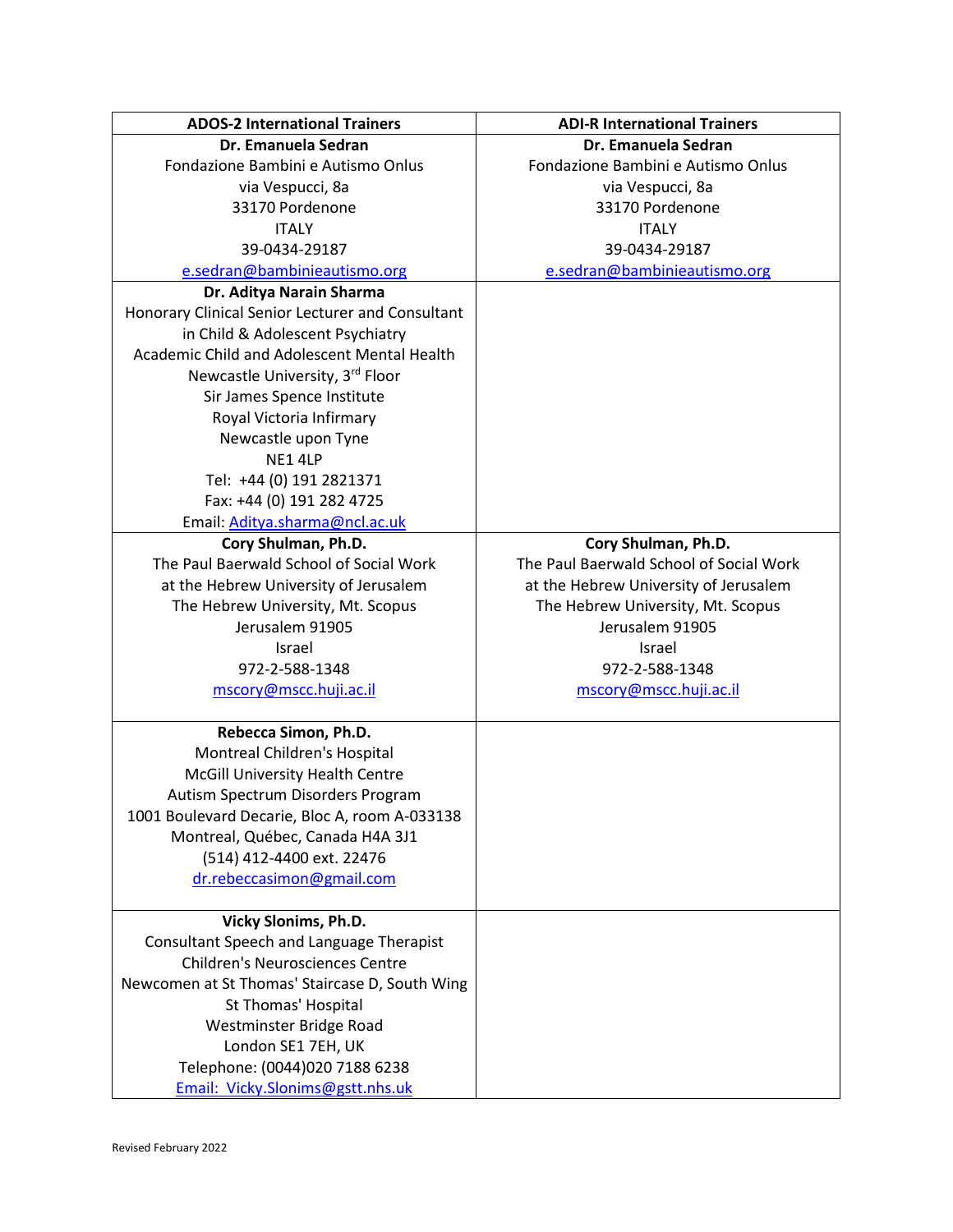| <b>ADOS-2 International Trainers</b>          | <b>ADI-R International Trainers</b>           |
|-----------------------------------------------|-----------------------------------------------|
| Dr. Isabel M. Smith                           | Dr. Isabel M. Smith                           |
| <b>Autism Research Centre</b>                 | <b>Autism Research Centre</b>                 |
| <b>IWK Health Centre</b>                      | <b>IWK Health Centre</b>                      |
| PO Box 9700                                   | PO Box 9700                                   |
| <b>Halifax NS</b>                             | <b>Halifax NS</b>                             |
| Canada B3K 6R8                                | Canada B3K 6R8                                |
| 902-470-7271                                  | 902-470-7271                                  |
| isabel.smith@iwk.nshealth.ca                  | isabel.smith@iwk.nshealth.ca                  |
| <b>Dr. Rachael Smith</b>                      |                                               |
| <b>Principal Clinical Psychologist</b>        |                                               |
| Young People's Department                     |                                               |
| Lower Garden Villa                            |                                               |
| Royal Cornhill Hospital                       |                                               |
| Cornhill Road                                 |                                               |
| Aberdeen, AB25 2ZH                            |                                               |
| Tel: 01224 557268                             |                                               |
|                                               | Elizabeth Starr, Ph.D.                        |
|                                               | University of Windsor                         |
|                                               | 401 Sunset Ave.                               |
|                                               | Windsor, Ontario N9B3P4                       |
|                                               | 519-253-3000 ext 3896                         |
|                                               | estarr@uwindsor.ca                            |
| Mandy Steiman, Ph.D.                          | Mandy Steiman, Ph.D.                          |
| McGill University Health Centre               | McGill University Health Centre               |
| <b>Research Institute</b>                     | <b>Research Institute</b>                     |
| Montreal, Quebec, Canada                      | Montreal, Quebec, Canada                      |
| mandy.steiman@gmail.com                       | mandy.steiman@gmail.com                       |
| Petrus J de Vries, Ph.D, M.D.                 | Petrus J de Vries, Ph.D, M.D.                 |
| Sue Struengmann Chair of Child & Adolescent P | Sue Struengmann Chair of Child & Adolescent P |
| Department of Psychiatry and Mental Health    | Department of Psychiatry and Mental Health    |
| J-Block, Groote Schuur Hospital Observatory   | J-Block, Groote Schuur Hospital Observatory   |
| Cape Town                                     | Cape Town                                     |
| Tel: 021 404 2174                             | Tel: 021 404 2174                             |
| Fax: 021 448 8158                             | Fax: 021 448 8158                             |
| petrus.devries@uct.ac.za                      | petrus.devries@uct.ac.za                      |
| Yu-Yu Wu, M.D.                                | Yu-Yu Wu, M.D.                                |
| <b>YuNing Psychiatry Clinic</b>               | YuNing Psychiatry Clinic                      |
| #6 FuXing S. Rd. Sec. 2, 3rd F                | #6 FuXing S. Rd. Sec. 2, 3rd F                |
| Taipei, Taiwan 10664                          | Taipei, Taiwan 10664                          |
| service@yuning.tw                             | service@yuning.tw                             |
| wuhou@yahoo.com                               | wuhou@yahoo.com                               |
| 886-2-27080706                                | 886-2-27080706                                |
| 886-2-27080987 (FAX)                          | 886-2-27080987 (FAX)                          |